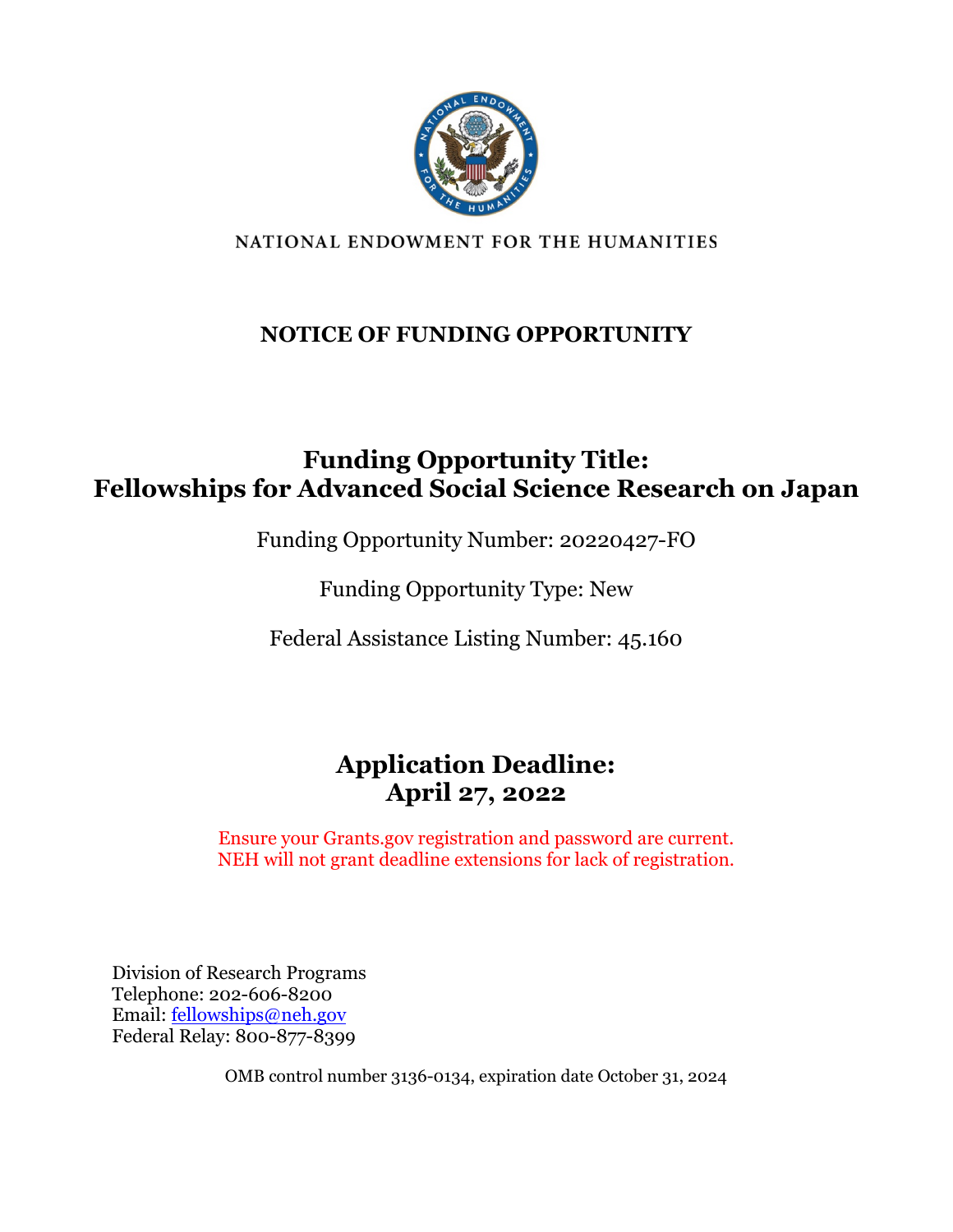# <span id="page-1-0"></span>**Executive Summary**

The National Endowment for the Humanities (NEH) Division of Research Programs is accepting applications for the Fellowships for Advanced Social Science Research on Japan program. The goals of the program are to promote Japan studies in the United States, to encourage U.S.- Japanese scholarly exchange, and to support the next generation of Japan scholars in the U.S. These fellowships are for individual researchers with advanced Japanese language skills whose research will require using data, sources, documents, onsite interviews, or other direct contact in Japanese. Fellows may undertake their projects in Japan, the United States, or both, and may include work in other countries for comparative purposes. The program is a joint activity of the Japan-United States Friendship Commission (JUSFC) and NEH.

| <b>Funding Opportunity Title</b>           | Fellowships for Advanced Social Science Research   |  |
|--------------------------------------------|----------------------------------------------------|--|
|                                            | on Japan                                           |  |
| <b>Funding Opportunity Number</b>          | 20220427-FO                                        |  |
| <b>Federal Assistance Listing</b>          | 45.160                                             |  |
| <b>Application Deadline</b>                | April 27, 2022, 11:59 p.m. Eastern Time            |  |
| <b>Anticipated Announcement</b>            | December 2022                                      |  |
| <b>Anticipated Funding</b>                 | Approximately \$120,000 to \$180,000 per deadline  |  |
| <b>Estimated Number and Type of Awards</b> | Approximately 3 grants                             |  |
| <b>Award Amounts</b>                       | Up to \$60,000                                     |  |
| Cost Sharing/Match Required                | N <sub>0</sub>                                     |  |
| Period of Performance                      | The period of performance is 6-12 months.          |  |
|                                            |                                                    |  |
|                                            | Recipients must begin their periods of performance |  |
|                                            | between January 1, 2023, and September 1, 2024.    |  |
| <b>Eligible Applicants</b>                 | Individuals                                        |  |
|                                            |                                                    |  |
|                                            | See C. Eligibility Information for additional      |  |
|                                            | information.                                       |  |
| Program Resource Page                      | https://www.neh.gov/grants/research/fellowships-   |  |
|                                            | advanced-social-science-research-japan             |  |
| Pre-Application Webinar                    | March 10, 2022, 2-3 p.m. Eastern. Join the         |  |
|                                            | webinar.                                           |  |
| Published                                  | <b>January 4, 2022</b>                             |  |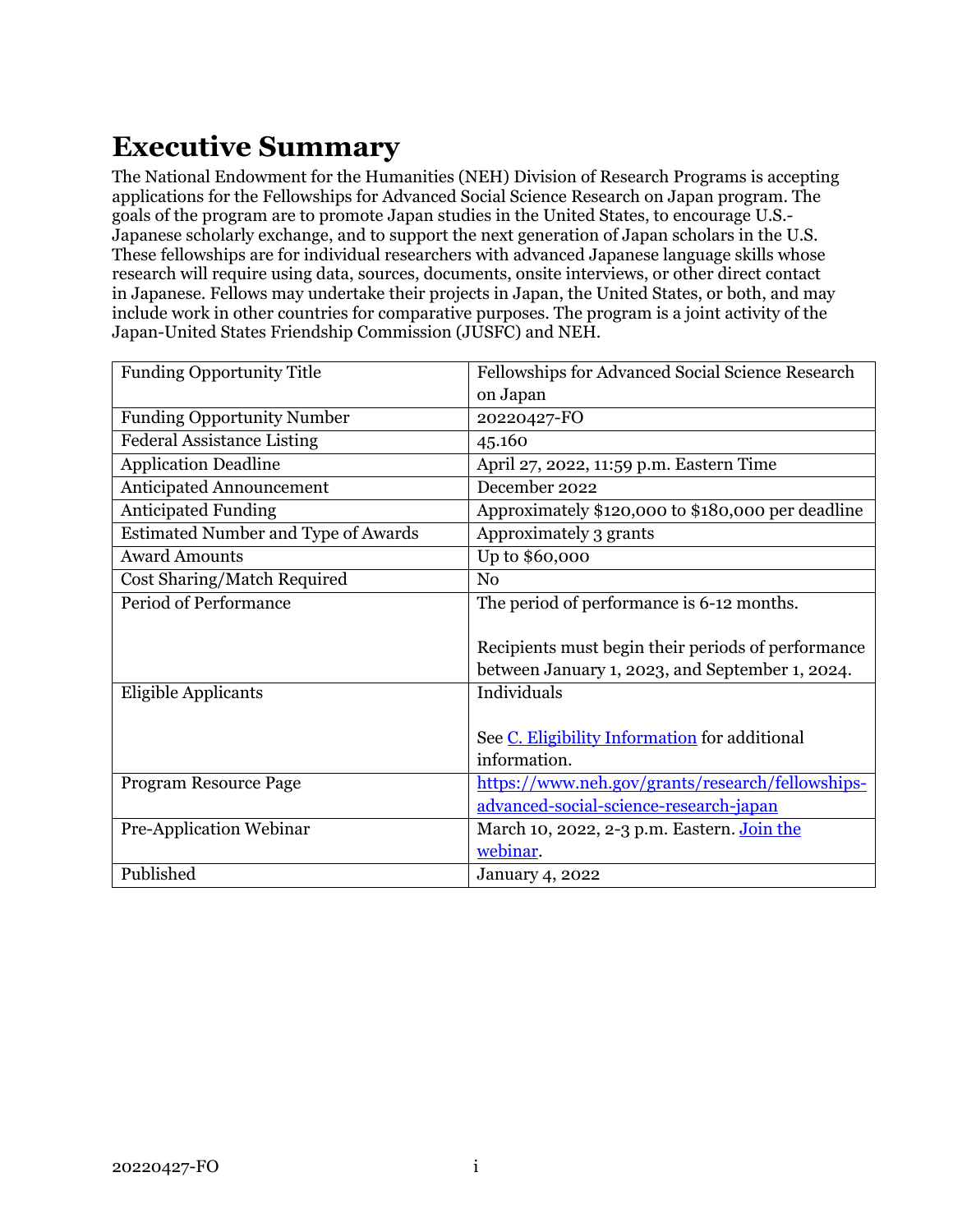# **Table of Contents**

<span id="page-2-0"></span>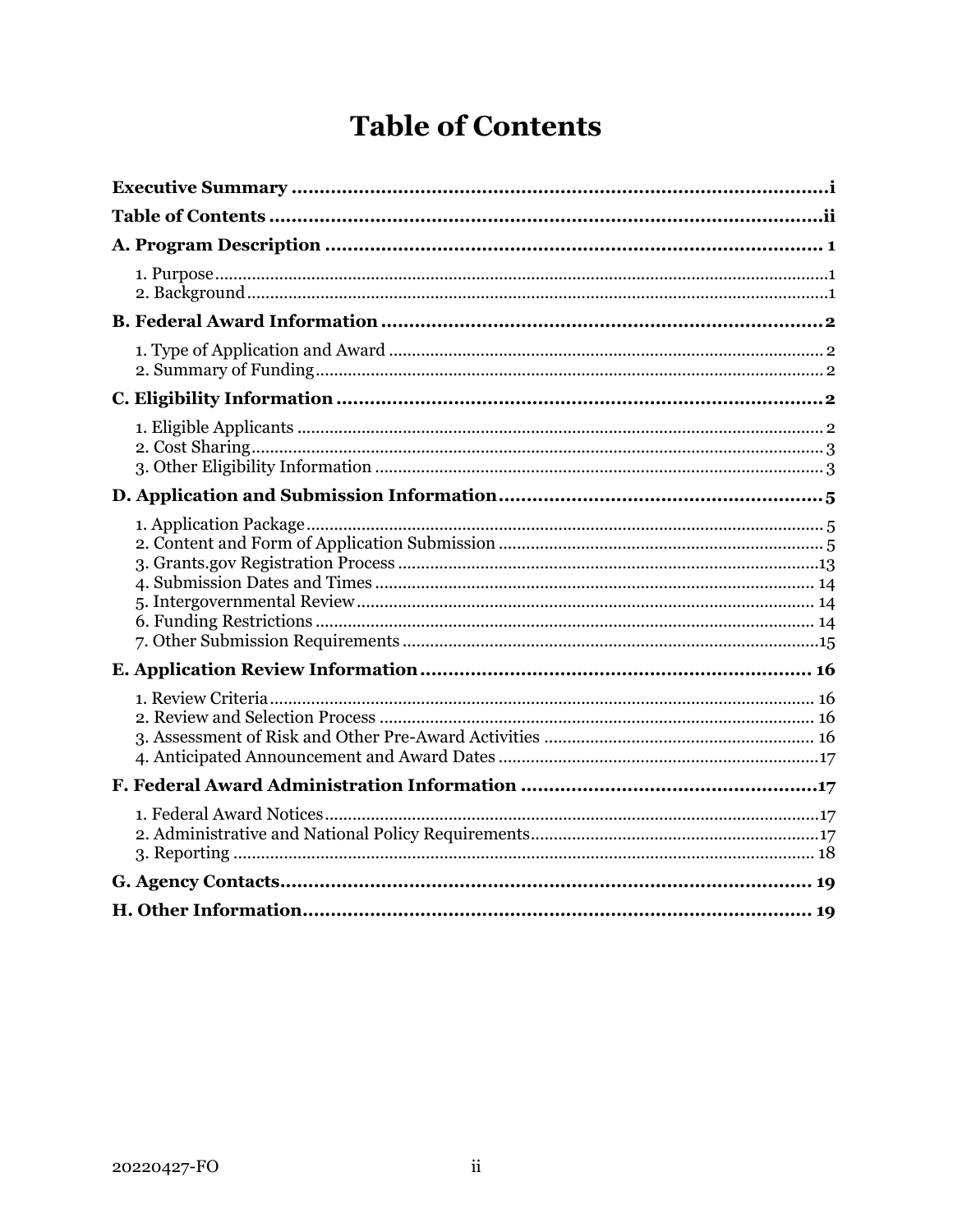# <span id="page-3-0"></span>**A. Program Description**

### <span id="page-3-1"></span>**1. Purpose**

The Fellowships for Advanced Social Science Research on Japan program is a joint activity of the Japan-United States Friendship Commission (JUSFC) and the National Endowment for the Humanities (NEH). The goals of the program are to promote Japan studies in the United States, to encourage U.S.-Japanese scholarly exchange, and to support the next generation of Japan scholars in the United States.

Awards support research on modern Japanese society and political economy, Japan's international relations, and U.S.-Japan relations. The program encourages innovative research that puts these subjects in wider regional and global contexts and is comparative and contemporary in nature. Research should contribute to scholarly knowledge or to the general public's understanding of issues of concern to Japan and the United States. Appropriate disciplines include anthropology, economics, geography, history, international relations, linguistics, political science, psychology, and sociology. Awards usually result in articles, monographs, books, e-books, digital materials, translations, editions, or other scholarly resources.

These fellowships are intended for researchers with advanced Japanese language skills whose research will require using data, sources, documents, onsite interviews, or other direct contact in Japanese. Fellows may undertake their projects in Japan, the United States, or both, and may include work in other countries for comparative purposes. Projects may be at any stage of development.

In keeping with the JUSFC commitment to foster the next generation of leaders in developing and maintaining the Japan-U.S. relationship, NEH encourages applications from junior scholars (that is, scholars who have earned their terminal degree within the last seven years). NEH also encourages applications from independent scholars and faculty at Hispanic-Serving Institutions, Historically Black Colleges and Universities, and Tribal Colleges and Universities.

Certain types of publications and activities are prohibited from receiving support under this program, including projects focused primarily on pre-modern Japan (i.e., pre-1868) and projects primarily devoted to the interpretation of literary or artistic works. The full list of prohibitions appears in [D6. Funding Restrictions.](#page-16-2)

See [E1. Review Criteria](#page-18-1) for the criteria used to evaluate applications in this program.

See [H. Other Information](#page-21-2) for other individual research programs.

## <span id="page-3-2"></span>**2. Background**

This program is authorized by [20 U.S.C.](https://uscode.house.gov/view.xhtml?hl=false&edition=prelim&req=granuleid%3AUSC-prelim-title20-section956&num=0&saved=%7CKHRpdGxlOjIwIHNlY3Rpb246OTU2YSBlZGl0aW9uOnByZWxpbSk%3D%7C%7C%7C0%7Cfalse%7Cprelim) §956, *et seq*. Awards are subject to [NEH Fellowships](https://www.neh.gov/grants/manage/neh-fellowships-terms-and-conditions)  [and Awards for Faculty Terms and Conditions.](https://www.neh.gov/grants/manage/neh-fellowships-terms-and-conditions)

According to the [National Foundation on the Arts and the Humanities Act](https://www.neh.gov/about/history/national-foundation-arts-and-humanities-act-1965-pl-89-209) of 1965, "The term 'humanities' includes, but is not limited to, the study of the following: language, both modern and classical; linguistics; literature; history; jurisprudence; philosophy; archaeology; comparative religion; ethics; the history, criticism and theory of the arts; those aspects of the social sciences which have humanistic content and employ humanistic methods; and the study and application of the humanities to the human environment with particular attention to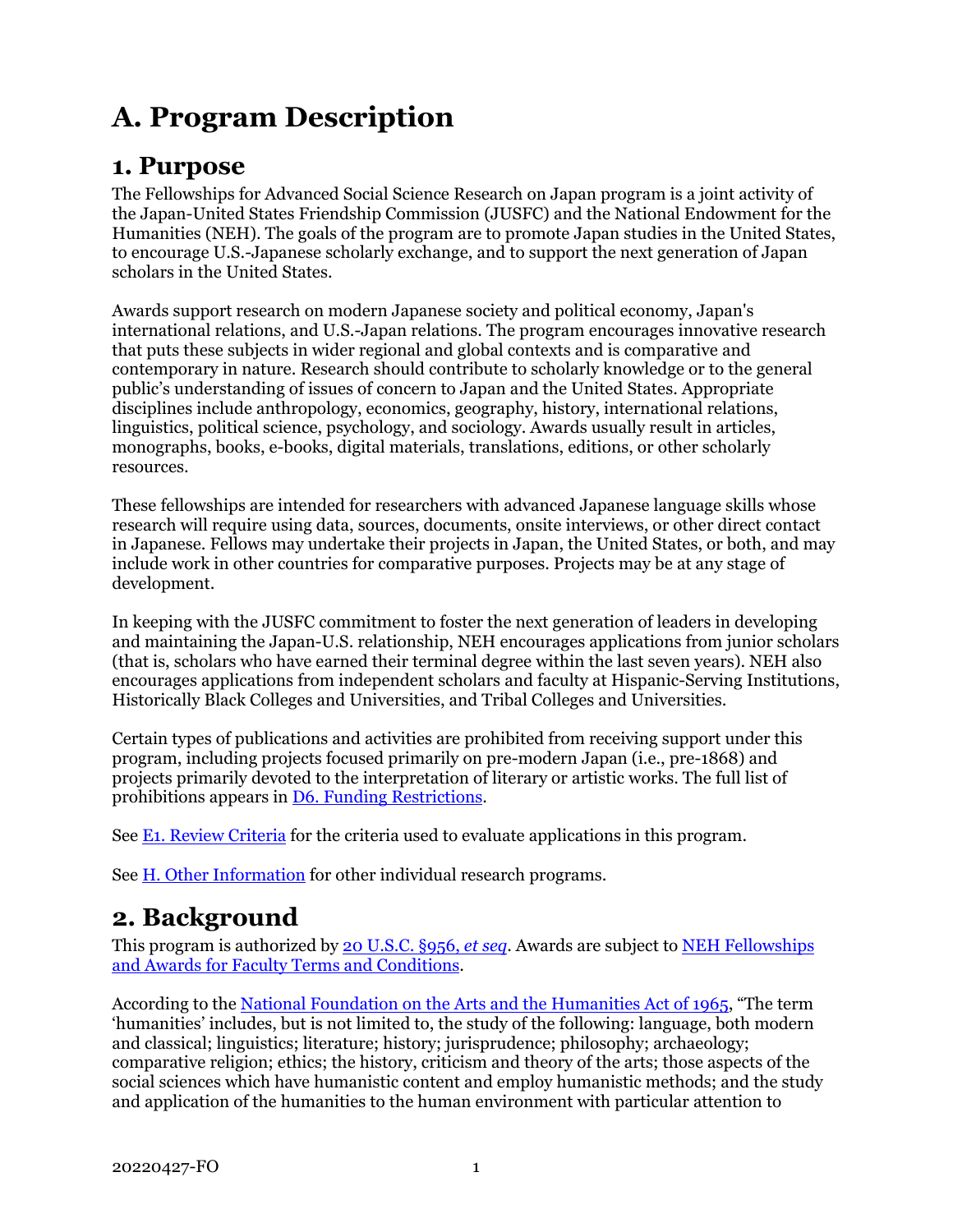reflecting our diverse heritage, traditions, and history and to the relevance of the humanities to the current conditions of national life."

Examples of NEH-funded projects may be found using the [Funded Projects](https://securegrants.neh.gov/publicquery/main.aspx) Query Form.

[View examples of previously funded Fellowships for Advanced Social Science Research on](https://securegrants.neh.gov/publicquery/main.aspx?q=1&a=0&n=0&o=0&k=0&f=0&s=0&p=1&pv=207&d=0&y=0&prd=0&cov=0&prz=0&wp=0&pg=0&ob=year&or=DESC)  [Japan.](https://securegrants.neh.gov/publicquery/main.aspx?q=1&a=0&n=0&o=0&k=0&f=0&s=0&p=1&pv=207&d=0&y=0&prd=0&cov=0&prz=0&wp=0&pg=0&ob=year&or=DESC)

[Learn more about NEH.](https://www.neh.gov/about)

<span id="page-4-1"></span>[Learn more about the Japan-U.S. Friendship Commission.](https://www.jusfc.gov/about/)

# **B. Federal Award Information**

## <span id="page-4-2"></span>**1. Type of Application and Award**

NEH seeks new applications in response to this notice (as opposed to supplements or renewals). Previously rejected applications may be revised and resubmitted.

NEH will provide funding in the form of grants, made on behalf of the JUSFC, which is the primary funder. Awards are governed by NEH grant policies and conditions.

## **2. Summary of Funding**

<span id="page-4-3"></span>The period of performance (i.e., the period during which you hold your grant) may range from six to twelve months. The stipend is \$5,000 per month. The maximum award is \$60,000 for a twelve-month period of performance.

The period of performance must be full-time and continuous. Teaching and administrative assignments or other major activities may not be undertaken during the period of performance.

Request a period of performance that suits your schedule and the needs of your project. Requesting a shorter period will not improve your chance of receiving an award.

You must begin your period of performance between January 1, 2023, and September 1, 2024.

NEH expects to have approximately \$120,000 to \$180,000 to fund an estimated three recipients.

Successful applicants will be awarded outright funds.

Awards are contingent on the availability of funds from the JUSFC.

# <span id="page-4-0"></span>**C. Eligibility Information**

## <span id="page-4-4"></span>**1. Eligible Applicants**

NEH accepts applications to this program from individuals who meet the following requirements.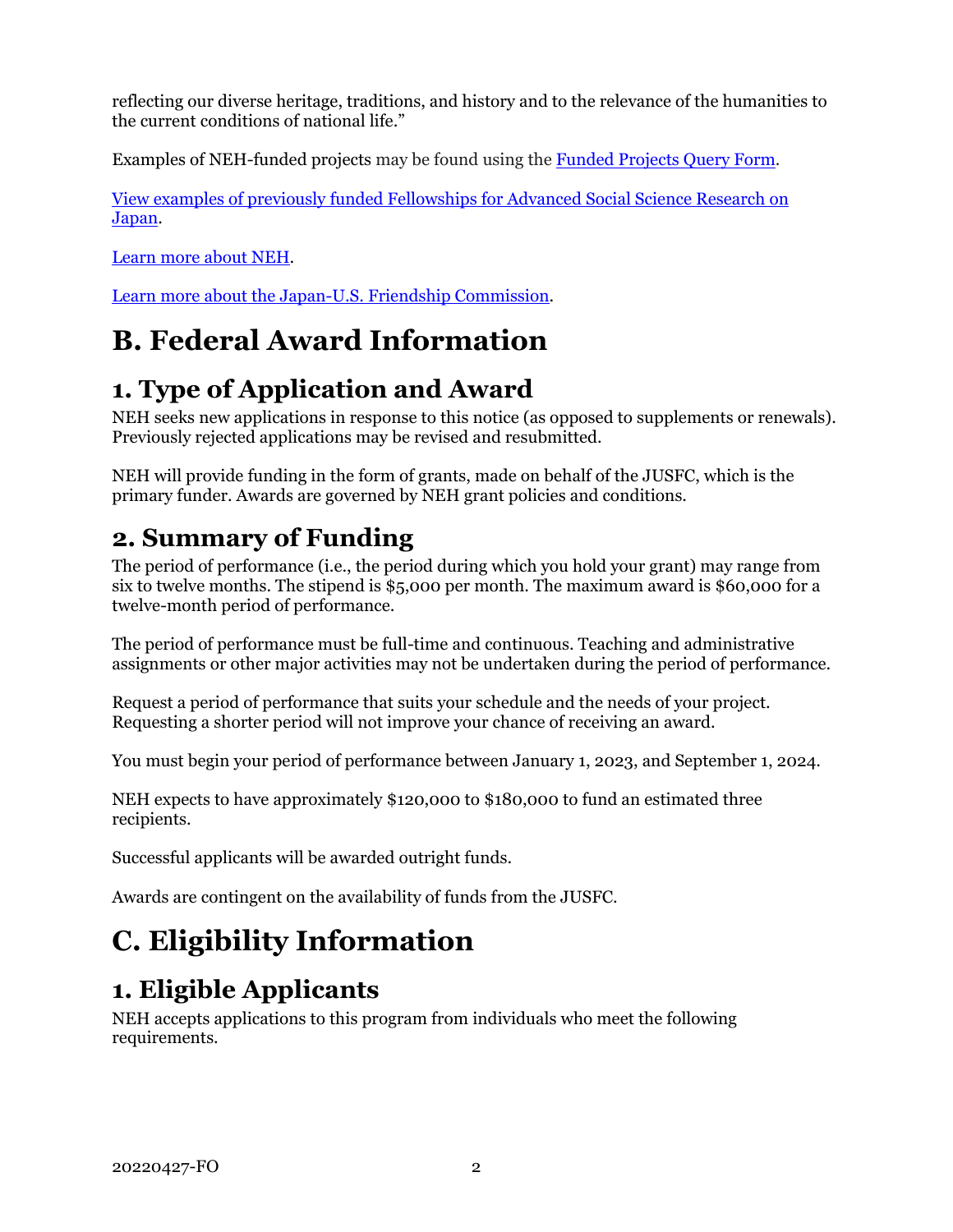### **Citizenship**

U.S. citizens, whether they reside inside or outside the United States, are eligible to apply. Foreign nationals who have been living in the United States or its jurisdictions for at least the three years prior to the application deadline are also eligible. Foreign nationals who take up permanent residence outside the United States any time between the application deadline and the end of the period of performance will forfeit their eligibility to hold an award. Leaving the U.S. on a temporary basis is permitted.

### **Currently enrolled students**

While applicants need not have advanced degrees, individuals currently enrolled in a degree granting program are ineligible to apply. Applicants who have satisfied all the requirements for a degree and are awaiting its conferral are eligible, but such applicants must include a letter from the dean of the conferring school or their department chair attesting to their status as of the application deadline in [Attachment 6: Degree conferral.](#page-15-1)

## <span id="page-5-0"></span>**2. Cost Sharing**

Cost sharing is not required in this program.

Cost sharing or matching is the portion of the project costs not paid by NEH funds. Cost sharing will not be considered in the evaluation of applications.

## <span id="page-5-1"></span>**3. Other Eligibility Information**

### **Limits on concurrent applications**

You may apply to only one of the following programs in a given federal fiscal year:

- [Fellowships](https://www.neh.gov/grants/research/fellowships)
- [Awards for Faculty at Hispanic-Serving Institutions,](https://www.neh.gov/grants/research/awards-faculty-hispanic-serving-institutions) [Historically Black Colleges and](https://www.neh.gov/grants/research/awards-faculty-historically-black-colleges-and-universities)  [Universities,](https://www.neh.gov/grants/research/awards-faculty-historically-black-colleges-and-universities) and [Tribal Colleges and Universities](https://www.neh.gov/grants/research/awards-faculty-tribal-colleges-and-universities)
- [NEH-Mellon Fellowships for Digital Publication](https://www.neh.gov/grants/research/neh-mellon-fellowships-digital-publication)
- Fellowships for Advanced Social Science Research on Japan

You may apply to the Fellowships for Advanced Social Science Research on Japan program and compete concurrently in the following programs for individuals in a given year:

- [Public Scholars](https://www.neh.gov/grants/research/public-scholar-program)
- [Summer Stipends](https://www.neh.gov/grants/research/summer-stipends)
- Dynamic Language Infrastructure [Documenting Endangered Languages Fellowships](https://www.neh.gov/program/dli-del-fellowships)
- NEH-funde[d Fellowships at Independent Research Institutions](https://www.neh.gov/grants/research/fellowship-programs-independent-research-institutions)

Each competition has distinct application requirements. Refer to the relevant Notice of Funding Opportunity.

### **Projects previously supported by NEH**

You may not apply for funding for a project previously supported by any of the following programs:

- [Fellowships](https://www.neh.gov/grants/research/fellowships)
- [NEH-Mellon Fellowships for Digital Publication](https://www.neh.gov/grants/research/neh-mellon-fellowships-digital-publication)
- [Public Scholars](https://www.neh.gov/grants/research/public-scholar-program)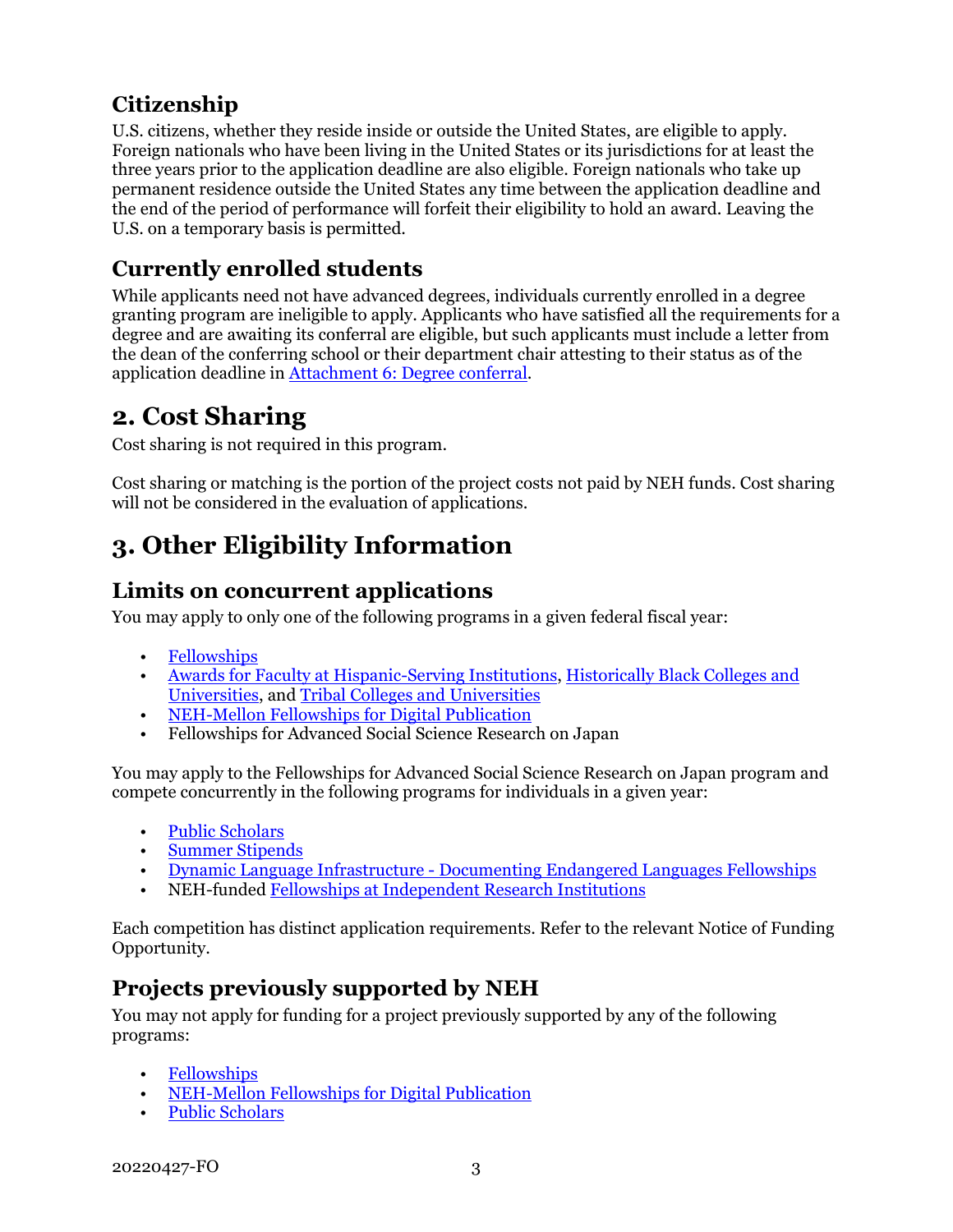- [Awards for Faculty at Hispanic-Serving Institutions,](https://www.neh.gov/grants/research/awards-faculty-hispanic-serving-institutions) [Historically Black Colleges and](https://www.neh.gov/grants/research/awards-faculty-historically-black-colleges-and-universities)  [Universities,](https://www.neh.gov/grants/research/awards-faculty-historically-black-colleges-and-universities) and [Tribal Colleges and Universities](https://www.neh.gov/grants/research/awards-faculty-tribal-colleges-and-universities)
- Dynamic Language Infrastructure [Documenting Endangered Languages Fellowships](https://www.neh.gov/program/dli-del-fellowships)
- Fellowships for Advanced Social Science Research on Japan

You may apply for funding for a project previously supported by a two-month NEH [Summer](https://www.neh.gov/grants/research/summer-stipends)  [Stipend.](https://www.neh.gov/grants/research/summer-stipends) In such a case, NEH will review the accomplishments from the previous award to determine whether the project warrants additional funding. If the current application includes work proposed in the previously funded Summer Stipend, you must address this overlap in the work plan. NEH may support complementary but not identical activities previously supported by a Summer Stipend.

### **Dissertation revisions**

You may seek funding for a project based on a completed dissertation, but you must state in your narrative that the proposal is to revise a dissertation and explain how the new project moves beyond the dissertation.

### **Concurrent grants from other organizations**

Recipients may simultaneously hold fellowships or grants from institutions other than NEH including sabbaticals and grants from their own institutions—in support of the same project during their period of performance.

### **Collaborative projects**

This program is designed primarily for individual researchers. Awards may not be divided. If you are seeking funding for more than one participant in a collaborative project, each person seeking funding must submit a separate application specifying their individual contribution. Each applicant must independently meet the eligibility requirements. Peer reviewers will be asked to evaluate each application on its own merits. Each application should clearly explain how the work will be divided and the extent to which each collaborator's contribution depends on that of the other(s). Applicants who are seeking funding only for themselves but who are working as part of a collaborative team are also eligible. Collaborating scholars affiliated with or sponsored by an eligible institution may wish to apply to the [Collaborative Research](https://www.neh.gov/grants/research/collaborative-research-grants) program.

### **Organizations**

Organizations are not eligible to apply on behalf of scholars. Fellowship awards may not be transferred to the applicant's institution. If an individual recipient elects to have the fellowship paid through their institution, all NEH funds must be remitted to the individual. The institution may not take an institutional allowance or claim indirect costs.

### **Other restrictions**

- Applicants may not have multiple applications considered under this notice.
- Applicants may not hold two or more NEH individual awards (for example, a Fellowship and a Public Scholars award, or a Fellowship and a Summer Stipend) with overlapping periods of performance or in support of the same tasks.
- If an applicant accepts a Fellowship, any active Summer Stipends application for the same project will be automatically withdrawn.
- Applicants may not work on a project supported by an NEH institutional award as either a project director or participant during the period of performance of an NEH individual award that is held full time.
- If an application is submitted more than once prior to the application due date (including submitting to the wrong funding opportunity number or making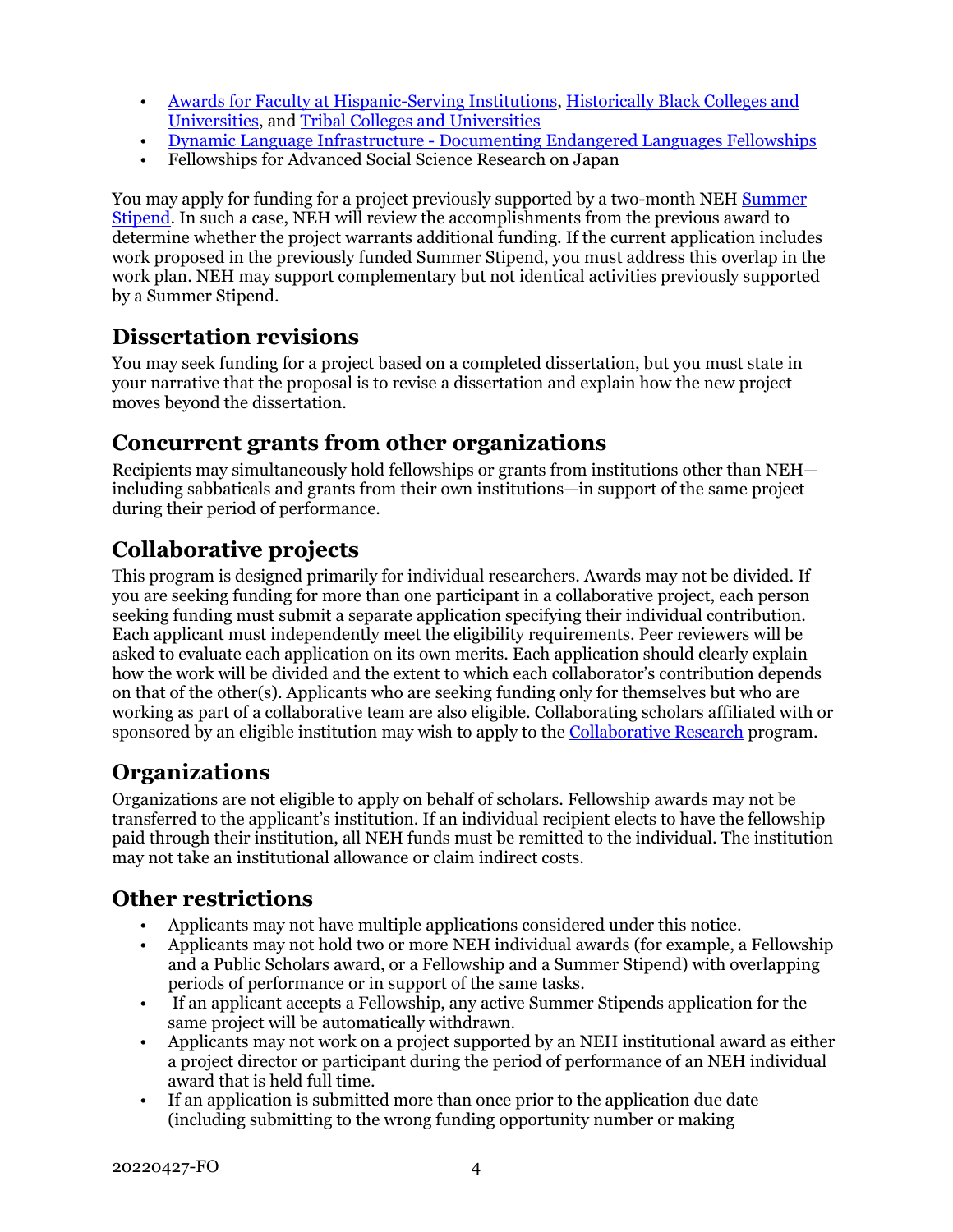corrections/updates), NEH will accept the last validated online submission, under the correct funding opportunity number, prior to the Grants.gov application due date as the final and only acceptable application.

NEH will not make exceptions to the rules about periods of performance (explained in [B2.](#page-4-3)  [Summary of Funding\)](#page-4-3) in order to prevent overlap between individual awards.

NEH does not make awards to other federal entities or to applicants whose projects are so closely intertwined with a federal entity that the project takes on characteristics of the federal entity's own authorized activities. This does not preclude applicants from using funds from, or sites and materials controlled by, other federal entities in their projects.

**Except for the rare cases covered by NEH's [late submission policy,](https://www.neh.gov/grants/policy-on-late-submissions) applications must be received by the deadline. Incomplete, nonresponsive, or ineligible applications will not be considered for funding under this notice. Applications must adhere to specified page limits and formatting requirements or they will not be reviewed.** See the [Application Components Table.](#page-7-2)

# <span id="page-7-0"></span>**D. Application and Submission Information**

## <span id="page-7-1"></span>**1. Application Package**

You must apply electronically using Grants.gov Workspace or a Grants.gov system-to-system solution. A multistep registration process is required to submit your application. See  $D_3$ . [Grants.gov Registration Process.](#page-15-0)

This funding opportunity is available in Grants.gov under number 20220427-FO. There is also a link on the [program resource page.](https://www.neh.gov/grants/research/fellowships-advanced-social-science-research-japan)

Once you have located the funding opportunity in Grants.gov, the application package can be found under the "Package" tab. It includes a series of required application forms. You will upload additional application components into the [Attachments Form.](#page-11-0)

Contact <u>fellowships@neh.gov</u> to request a paper copy of this notice.

<span id="page-7-2"></span>Applicants who are deaf or hard of hearing can contact NEH via Federal Relay at 800-877-8399.

## **2. Content and Form of Application Submission**

Your application consists of a series of forms included in Grants.gov Workspace and other components that you will prepare and upload to the [Attachments Form.](#page-11-0) The Application Components Table below will help you prepare a complete application. In addition to the items listed in the table, you may submit two letters of reference (see [D7. Other Submission](#page-17-0)  [Requirements\)](#page-17-0). A budget is not required in this program.

**Applications missing any required documents or conditionally required documents will be considered incomplete and will be rejected from further consideration.**

**Applications that exceed page limits or violate formatting instructions will be considered nonresponsive and will be rejected from further consideration.**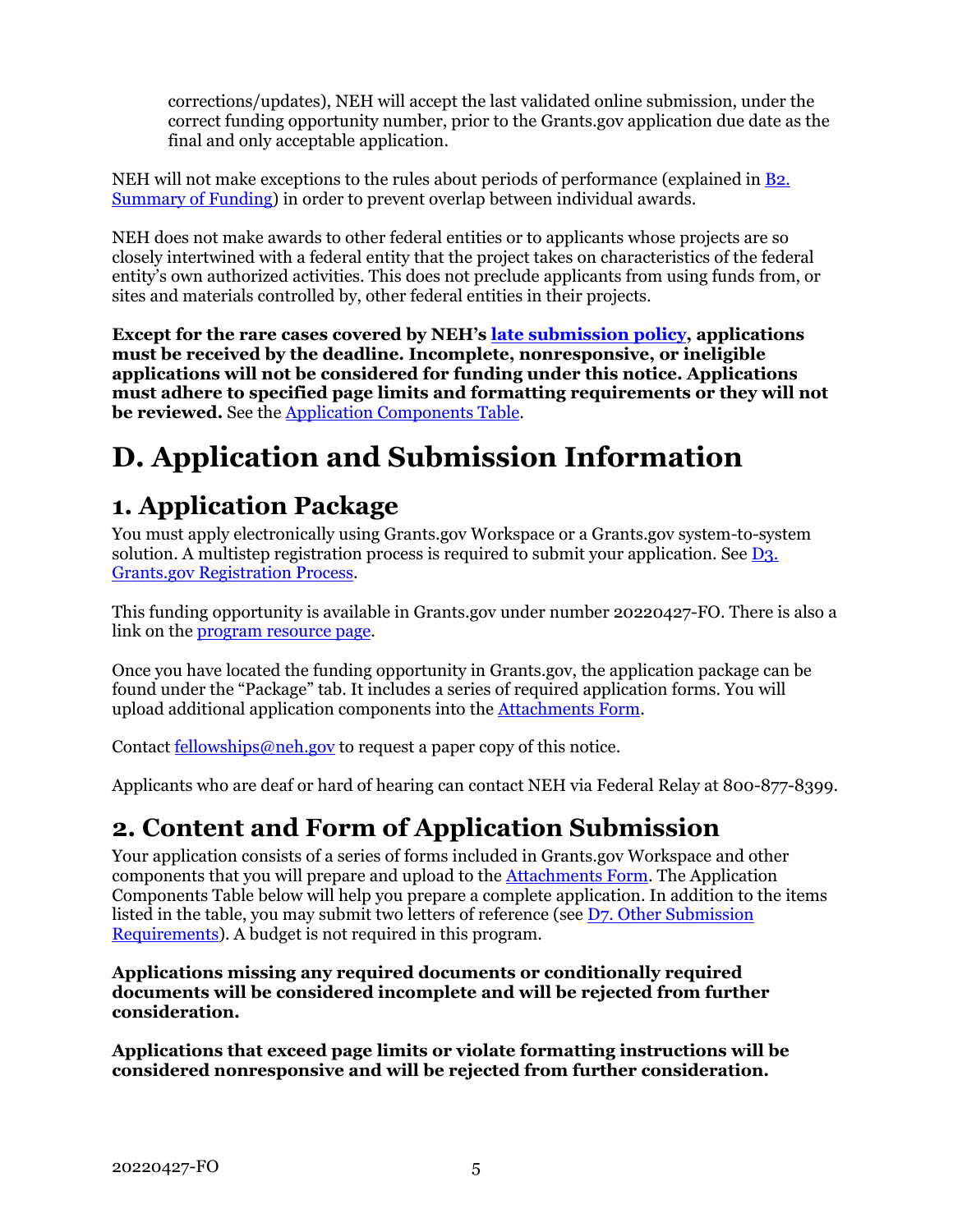#### **Do not include any other attachments other than those required or conditionally required in this notice. Doing so will result in NEH rejecting your application.**

Unless otherwise stipulated in specific instructions, attachments must conform to the following formatting requirements:

- pages no larger than standard letter size  $(8 \frac{1}{2}$ " x 11")
- at least one-inch margins on all sides for all pages
- a font size no smaller than 11-point
- single-spacing
- recommended fonts: Arial, Georgia, Helvetica, or Times New Roman
- any standard citation style is acceptable; citations are included in page counts

| Grants.gov                            | <b>Naming convention</b> | Page       | <b>Notes</b>  |
|---------------------------------------|--------------------------|------------|---------------|
| form/Attachment                       |                          | limits     |               |
| <b>SF-424 Application for Federal</b> |                          |            | Required      |
| <b>Assistance - Individual</b>        |                          |            |               |
| <b>NEH Supplemental Information</b>   |                          |            | Required      |
| for Individuals Form                  |                          |            |               |
| <b>Project/Performance Site(s)</b>    |                          |            | Required      |
| <b>Location Form</b>                  |                          |            |               |
| <b>Attachments Form</b>               |                          |            | Required      |
| 1: Narrative                          | narrative.pdf            | 3 pages    | Required      |
| 2: Work plan                          | workplan.pdf             | 1 page     | Required      |
| 3: Bibliography                       | bibliography.pdf         | 1 page     | Required      |
| 4: Résumé                             | resume.pdf               | 2 pages    | Required      |
| 5: Appendices                         | appendices.pdf           | 1 page per | Conditionally |
|                                       |                          | item       | required      |
| 6: Degree conferral                   | degreeconferral.pdf      |            | Conditionally |
|                                       |                          |            | required      |
| 7: Explanation of delinquent          | delinquentdebt.pdf       |            | Conditionally |
| federal debt                          |                          |            | required      |

### **Application Components Table**

#### **SF-424 Application for Federal Assistance – Individual**

<span id="page-8-0"></span>This form requests basic information about the applicant and the proposed project. Items **1**, **2**, and **4** will be automatically filled in; item **3** should be left blank.

#### **5a-d. Applicant Information**

Provide your name, telephone number, email address, and mailing address. You must include an email address in the "Email" field, even though it is not highlighted as a required field. NEH will use this address to notify you of the outcome of your application.

Provide your mailing address. Note: Your ZIP code must include the four-digit extension preceded by a hyphen. If you do not know your four-digit extension, use "-0000" (four zeros). Indicate your citizenship status with an "X."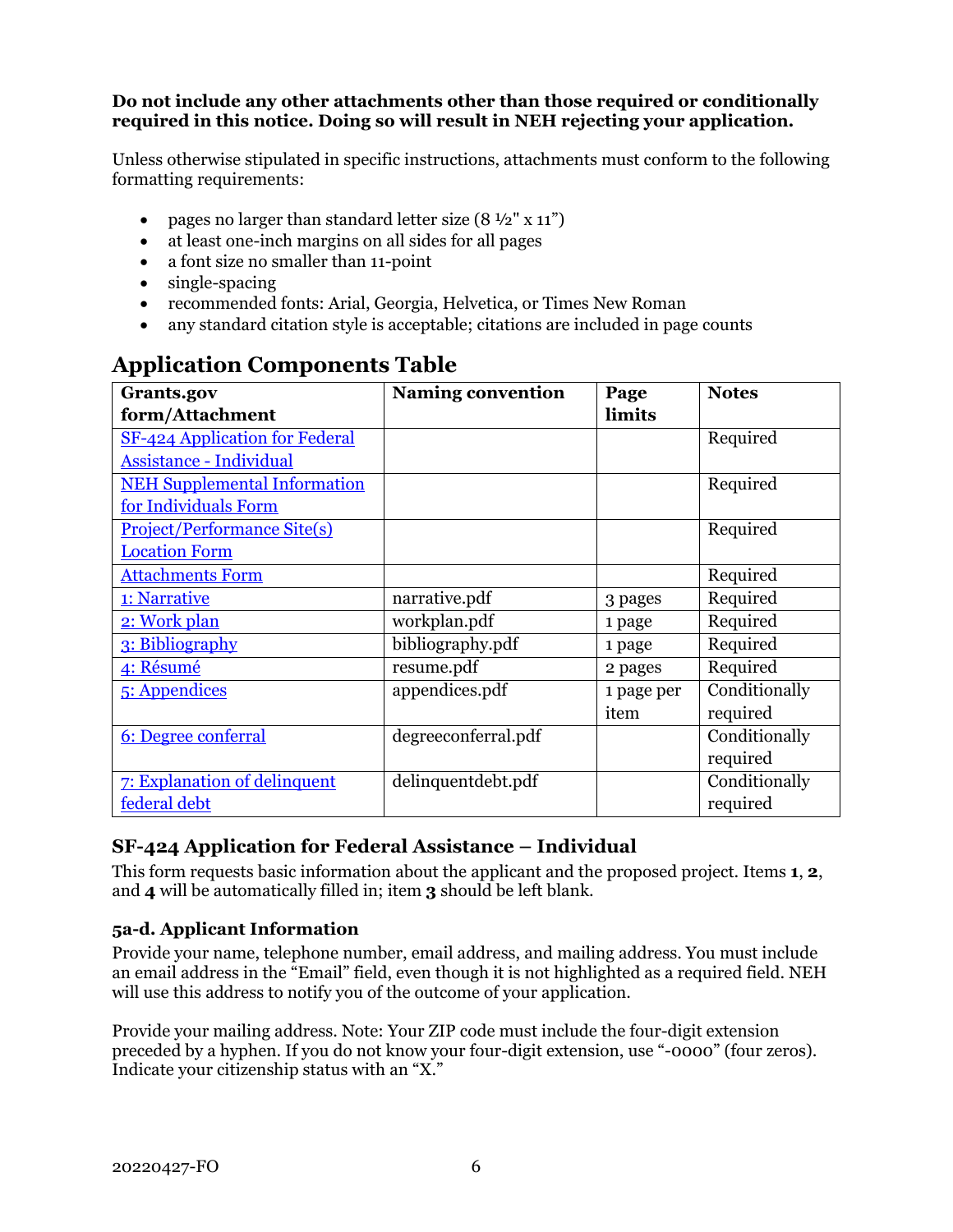Enter your Congressional district. To find the number of your Congressional district, type your ZIP code into the ["Find Your Representative"](https://www.house.gov/representatives/find-your-representative) tool on the U.S. House of Representatives website. If you do not have a Congressional district (that is, you are in a state or U.S. territory that does not have districts or you reside in a foreign country), enter a "0" (zero). If you live in one district but your institution is in another, provide the number for the district in which you live.

#### **6. Project Information**

a. Project Title: Provide the title of your project. It should be brief (no more than 125 characters, including spaces). Successful applications typically have titles that are descriptive of the project and easily understood by the general public. Avoid using a title that requires clarification by the subtitle. When possible, include places and dates indicating a project's scope. NEH reserves the right to retitle funded projects for clarity when announcing its funding decisions and in its own reports and communications, but recipients are permitted to use their preferred title for any award products.

b. Project Description: Provide a brief (no more than one thousand characters, including spaces) description of your project. It should be written for a nonspecialist audience and clearly state the importance of the proposed work to the social sciences. This description will appear on your application cover sheet and will serve as a project abstract during the review process. Do not exceed one thousand characters, including spaces. If you exceed one thousand characters, including spaces, Grants.gov may reject your application or cut off your project description at the thousand-character limit.

c. Proposed Project: List the start and end dates for your project. Your period of performance must start on the first day of a month and end on the last day of a month. It must be at least six months and no more than twelve months and it must be full-time and continuous. Because award amounts depend on the number of months of work that you specify, the dates that you enter here will determine the maximum amount of your award. See **B2**. Summary of Funding for information regarding allowable periods of performance.

#### **7. Signature**

By clicking on the "I Agree" box, you certify the following:

1) You are not presently debarred, suspended, proposed for debarment, declared ineligible, or voluntarily excluded from participation in covered transactions by any federal department or agency, and have not—within the three years preceding the submission of this application been convicted of or had a civil judgment rendered against you for commission of fraud or a criminal offense in connection with a public (federal, state, or local) transaction or a contract under a public transaction; for violation of federal or state antitrust statutes; for commission of embezzlement, theft, forgery, bribery, falsification or destruction of records, making false statements, or receiving stolen property; had any public transactions terminated for cause or default; and are not presently indicted for or otherwise criminally or civilly charged by a governmental entity with any of the preceding offenses. See [2 CFR parts 180](https://www.ecfr.gov/current/title-2/subtitle-A/chapter-I/part-180/subpart-C) and [3369.](https://www.ecfr.gov/current/title-2/subtitle-B/chapter-XXXIII/part-3369)

2) You are not delinquent in the repayment of any federal debt or you are providing explanatory information about any delinquency. Examples of relevant debt include student loans, delinquent taxes, delinquent child support payments, and delinquent payroll taxes for household or other employees. See [OMB Circular A-129.](https://www.whitehouse.gov/sites/whitehouse.gov/files/omb/circulars/A129/a-129.pdf)

3) You will comply with the NEH Fellowships [Terms and Conditions.](https://www.neh.gov/grants/manage/neh-fellowships-terms-and-conditions)

Click on the "Save" button at the top of the form to save your work and return to the main menu.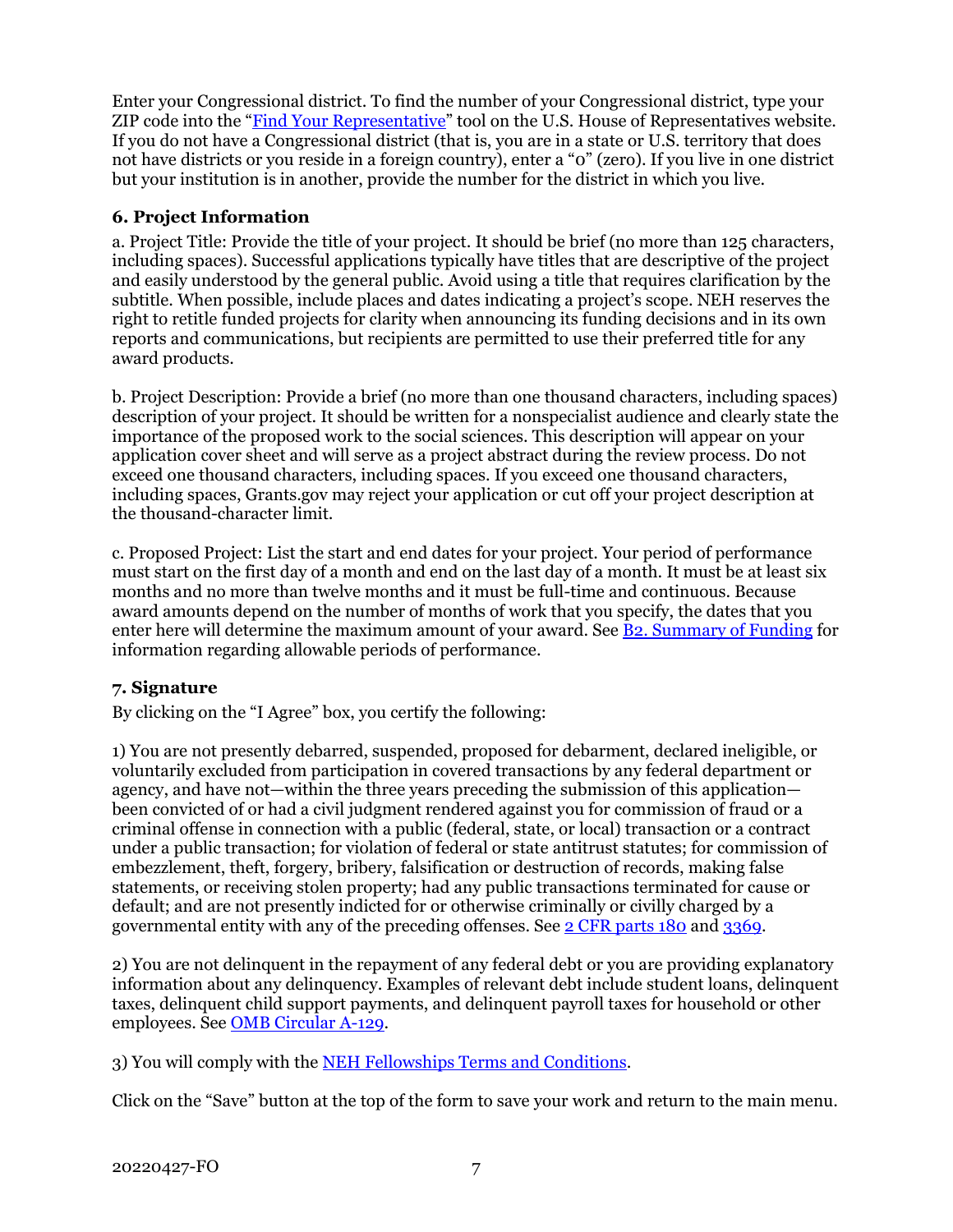#### <span id="page-10-0"></span>**NEH Supplemental Information for Individuals Form**

This form requests additional information about you, your institution (if affiliated), and your references.

#### **Field of Project**

Using the drop-down menu, indicate the field(s) of your project. You may select one, two, or three fields. If you select more than one, list the primary field first. Program staff will take this information into account when assigning your application to a review panel.

#### **Project Director Field of Study**

Using the drop-down menu, choose the field of study that best describes your area of expertise.

#### **Address Information**

Indicate whether the address that you have given on the [Application for Federal Assistance](#page-8-0) SF 424 - [Individual](#page-8-0) form is your home or work address.

#### **Institutional Affiliation**

If you are not affiliated with an institution of higher education, click "No" and continue to the Status section. If you are affiliated with an institution of higher education, complete the information for that institution. Applicants with an institutional affiliation must include their institution's Unique Entity Identifier (UEI), omitting hyphens. This number is generally provided by the institution's sponsored research office, and it ensures that NEH identifies your institution correctly in the materials we provide to external reviewers.

#### **Status**

Indicate whether you are a junior scholar or a senior scholar. Junior scholars are defined as those who are seven years or fewer beyond the day they received their terminal degree; senior scholars are defined as those who are more than seven years beyond the day they received their terminal degree.

#### **Reference Letters**

Provide the names, email addresses, and affiliations of your two references. Enter only one email address for each. If you provide two email addresses for a reference, NEH will be unable to contact that person. Applicants are responsible for providing accurate email addresses. The NEH application management system will use the addresses exactly as they have been entered on this form.

See [Section D7. Other Submission Requirements](#page-17-0) for additional instructions on the submission of reference letters and confirmation of their receipt by NEH.

#### **Nominating Official**

Leave this section blank.

#### **Project/Performance Site Location(s) Form**

<span id="page-10-1"></span>Provide the primary location and any other locations where the project activity will occur during the period of performance. You may include multiple performance sites. If you need to add more project/performance site locations than the form allows, enter the information in a separate file and add it to the "Additional Locations" section.

Include only sites where you are reasonably certain at the time of application that you will conduct project activities. It is possible to add sites later. For "Organization," you may substitute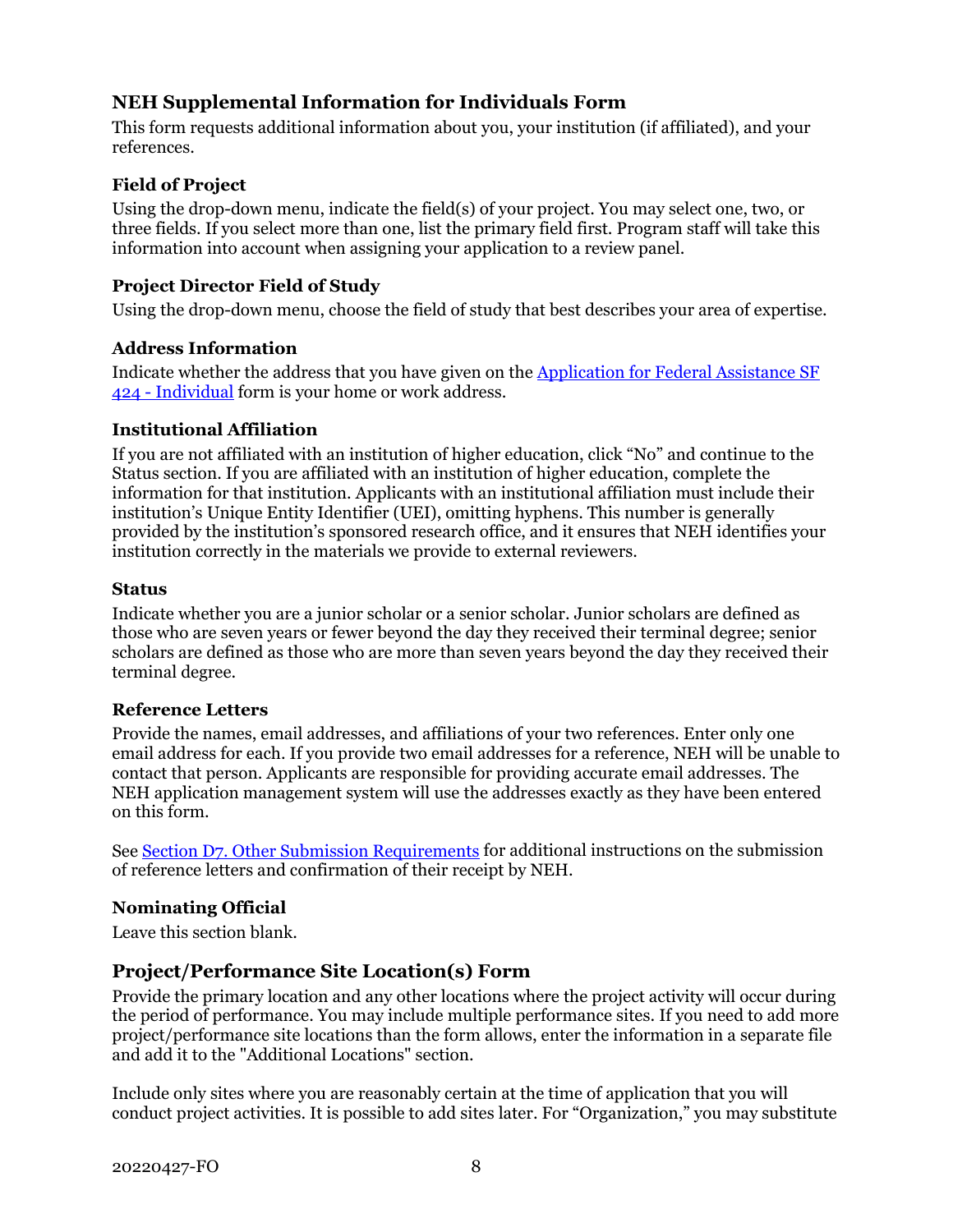a brief description of locations that do not have a formal organizational name (e.g., "Residence of applicant" or "Interview site in Tokyo to be determined.") You may omit the Unique Entity Identifier for organizations other than that of the primary location, and for the primary location if it does not have a Unique Entity Identifier.

Enter Congressional districts using the two-letter state abbreviation followed by a hyphen and a three-digit district number. For example, "NY-002" for the second district of New York or "MS-001" for the first district of Mississippi.

#### **Attachments Form**

<span id="page-11-0"></span>This form can accommodate up to fifteen attachments. Consult the [Application Components](#page-8-0) [Table](#page-8-0) to name and sequence your attachments in the proper order so that NEH can easily identify them.

**Attachments must be in Portable Document Format (.pdf)**. Reformat all non-PDF files (i.e., Word, Excel, images, etc.) as PDFs. If an attachment contains multiple documents, merge them into a single file. Do not attach portfolios containing multiple PDFs. NEH cannot accept security-enhanced PDFs (e.g., password-protection, encryption, digital signatures, etc.). Flatten these files before uploading to Grants.gov.

Visit the Grants.gov [Adobe Software Compatibility page](https://www.grants.gov/web/grants/applicants/adobe-software-compatibility.html) to verify the compatibility of your current software or to download the appropriate version. If you have a problem installing Adobe Reader, contact your system administrator.

Limit file names to 50 or fewer characters. Do not attach any documents with the same name. Each attachment should have a unique name. Use only the following UTF-8 characters when naming your attachments: A-Z, a-z, 0-9, underscore, hyphen, space, period, parenthesis, curly braces, square brackets, ampersand, tilde, exclamation point, comma, semicolon, apostrophe, at sign, number sign, dollar sign, percent sign, plus sign, and equal sign. If you do not follow these naming conventions, your application may be rejected.

Grants.gov may accept and validate your submission even if required components are missing or are improperly formatted. This may result in NEH rejecting your application as incomplete or nonresponsive. It is your responsibility to ensure that all required components are properly formatted, attached, and submitted.

#### **Occasionally, converting a document to PDF may alter its length. It is your responsibility to ensure that all attachments are within the stated page limits.**

#### <span id="page-11-1"></span>**Attachment 1: Narrative (required)**

Provide a comprehensive description of your proposed project. Your narrative should be succinct, well organized, and free of technical terms and jargon so that peer reviewers can understand the proposed project.

**You must limit the narrative to three single-spaced pages with one-inch margins and a font size no smaller than eleven points**. Images, charts, diagrams, footnotes, and endnotes are allowed if they fit within the three-page limit.

NEH has aligned each section with a primary corresponding review criterion, but note that the criteria can be relevant in more than one section and that, taken together, the parts of the narrative should form a coherent whole. Refer to [E1. Review Criteria.](#page-18-1)

Use the following section headings, providing the information indicated.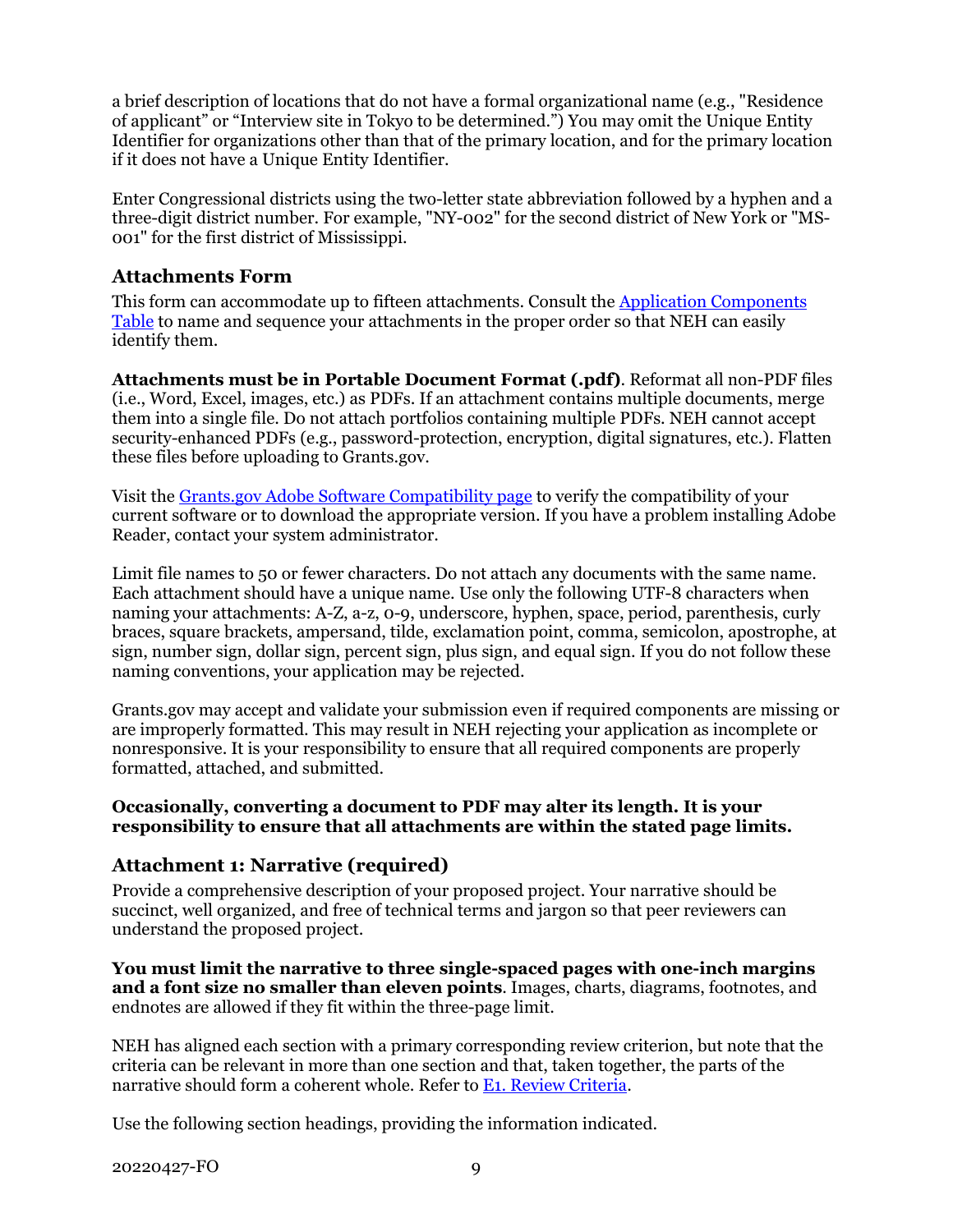Name the file narrative.pdf.

#### **Significance and contribution (corresponds primarily to [review criteria 1 and 2\)](#page-18-1)**

Describe the intellectual significance of the proposed project, including its value to social science scholars, general audiences, or both. Provide an overview of the project, explaining the basic ideas, problems, or questions examined by the study. Describe your research and state the project's thesis or claim(s). Explain how the project will complement, challenge, or expand relevant studies in the field. Discuss how the project furthers scholarly knowledge or public understanding of contemporary Japanese society or political economy, Japan's contemporary international relations, and/or U.S.-Japan relations.

If you are applying to translate a work into English and other English translations already exist, provide a rationale for a new translation. You must also provide a rationale for any proposed grant products that will be written in a language other than English.

#### <span id="page-12-0"></span>**Methods and organization (corresponds primarily to [review criteria 1 and 4\)](#page-18-1)**

Explain how your proposed research will help you resolve the problems or questions you are examining. Describe and discuss your method(s) and sources. As necessary, explain unfamiliar concepts or terminology for the non-specialist reader.

For book proposals, explain how the final product will be organized. If possible, provide a brief chapter outline. Explanations of each chapter's contents are particularly important when a chapter title does not clearly indicate its contents.

If your project is an expansion or revision of a completed dissertation, state this. Explain the expansion or revision you are proposing, and how the resulting product will be strengthened by the work for which you seek support.

For digital projects, describe the technologies that will be used and developed, and explain how the scholarship will be presented to benefit audiences in the social sciences.

For editions and translations, describe your plans for any included scholarly apparatus such as an introduction or annotations.

#### **Competencies, skills, and access (corresponds primarily to [review criterion 3\)](#page-18-1)**

Explain your competence or background in the area of your project. If the area of inquiry is new to you, explain your reasons for working in it and your qualifications to do so. Specify the level of competence in any language or digital technology needed for the study. Describe where you will conduct the study and what research materials you will use. If relevant, specify the arrangements for access to archives, collections, or institutions that contain the necessary resources, and name any Japanese sponsors or collaborators.

#### <span id="page-12-1"></span>Final product and dissemination (corresponds primarily to **review criteria 5 and [6\)](#page-18-1)**

Describe the intended results of the project. Explain how the results will be disseminated and why these means are appropriate to the subject matter and audience. If the project has a website, provide the URL. If the final product will appear in a language other than English, explain how access and dissemination will be affected.

NEH and JUSFC expect that any materials produced in digital form as a result of its awards will be maintained so as to ensure their long-term availability. To that end, describe how the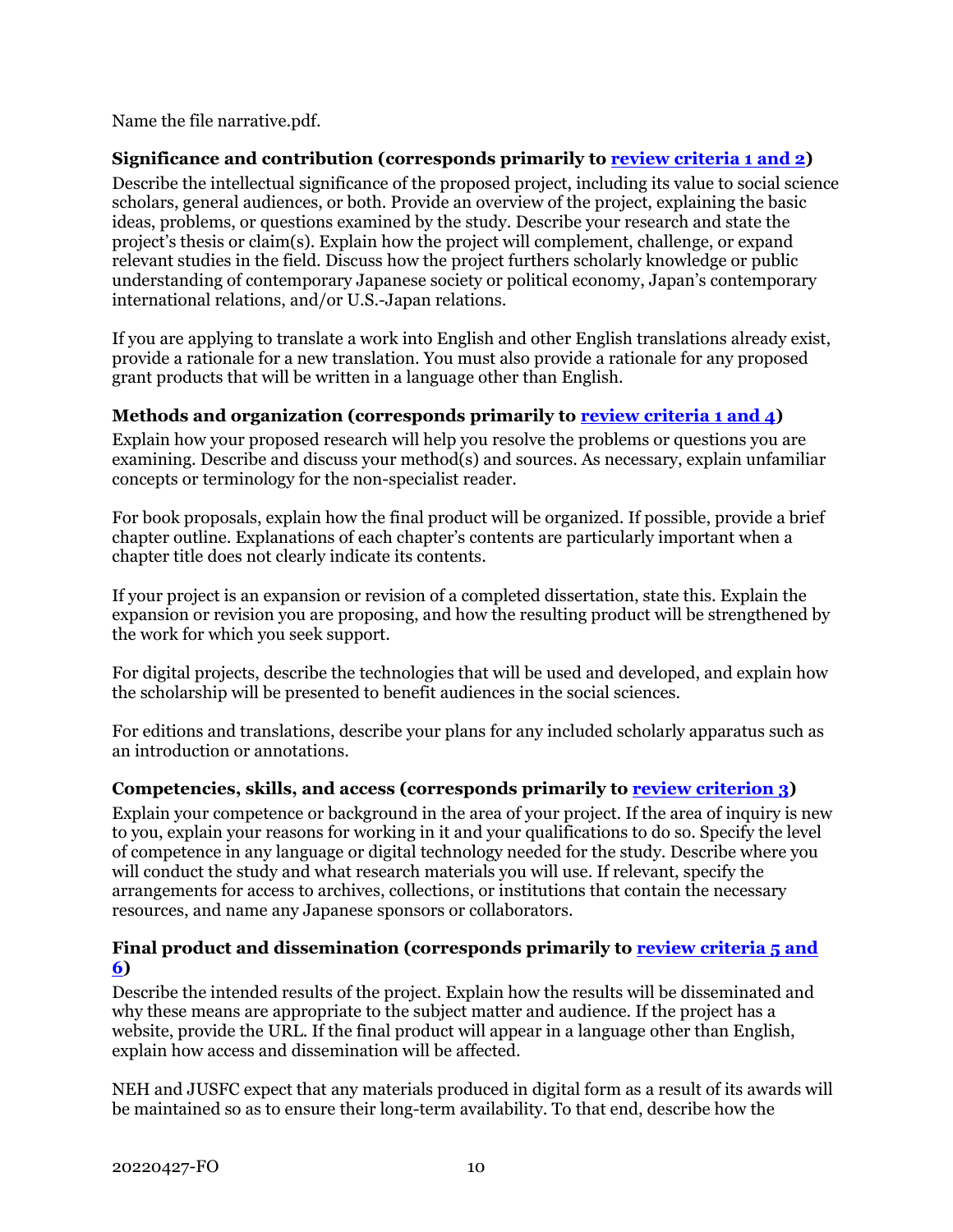<span id="page-13-1"></span>project's digital results, if any, will be sustained and supported beyond the period of performance.

### **Guidance for Narrative, Work plan, Bibliography, Résumé, and Appendices**

To ensure that you fully address the review criteria, this table provides a crosswalk between the application components and the review criteria.

| <b>Narrative Section</b>         | <b>Review Criteria</b> |
|----------------------------------|------------------------|
| Significance and contribution    | 1 and 2                |
| <b>Methods and organization</b>  | 1 and 4                |
| Competencies, skills, and access | $\mathbf{3}$           |
| Final product and dissemination  | $5$ and 6              |
| <b>Application Component</b>     | <b>Review Criteria</b> |
| <b>Work plan</b>                 | $5$ and 6              |
| Bibliography                     | <u>1, 2, and 4</u>     |
| Résumé                           | $\mathbf{3}$           |
| Appendix                         | $\overline{4}$         |

### <span id="page-13-0"></span>**Attachment 2: Work plan (required)**

Provide a work plan describing what you will accomplish during the period of performance and on what schedule. Indicate where you will be and how you will spend your time. Describe the current state of the project and the part or stage of it that the fellowship will support, explaining how the tasks you propose will advance your project. Indicate how many months of support you are requesting. Your work plan must be based on a full-time commitment to the project during those months; part-time work is not allowed. If you do not anticipate finishing the entire project during the fellowship period, discuss your plan for doing so.

If you are seeking funds as part of a larger collaborative project, clearly explain how the work will be divided and the extent to which each collaborator's contribution depends on that of the other(s).

Your work plan for the period of performance should not depend heavily on factors beyond your control, such as the receipt of outside readers' reports from a publisher. If you plan to submit your manuscript before the end of the period of performance, explain what additional work the project will require after you submit the manuscript and why it merits support.

**The work plan must not exceed one page.** Use one-inch margins and a font size no smaller than 11-point. You may present information in table form.

Name the file workplan.pdf.

Your work plan will be considered primarily under [review criteria 5 and 6.](#page-18-1)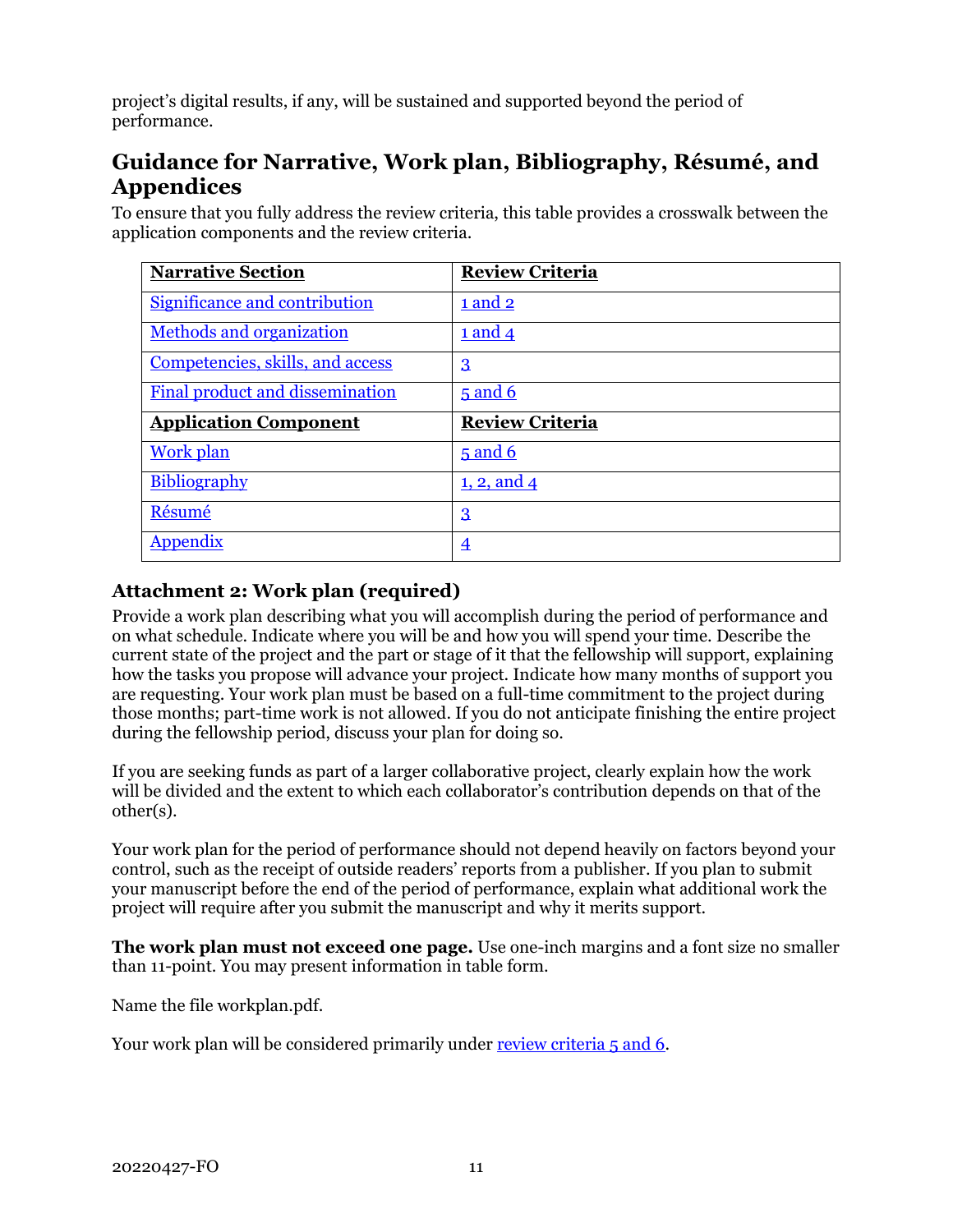#### <span id="page-14-0"></span>**Attachment 3: Bibliography (required)**

Your bibliography should consist of primary and secondary sources that relate directly to the proposal. Include works that pertain to both the project's substance and its theoretical or methodological approaches. Evaluators will use the bibliography to assess your knowledge of the subject area, including relevant materials in Japanese. Provide English translations for any non-English titles that you list. If you are proposing work with archival materials, indicate the archive(s) in which they are held.

**The bibliography must not exceed one single-spaced page.** Any standard bibliographic format is acceptable. Items referenced in the narrative need not appear in the bibliography, if the citation in the narrative enables readers to identify the work.

Name the file bibliography.pdf.

Your bibliography will be considered primarily under [review criteria 1, 2, and 4](#page-18-1).

#### <span id="page-14-1"></span>**Attachment 4: Résumé (required)**

**Your résumé must not exceed two pages**. Do not submit a narrative biographical statement instead of a résumé. Include the following information:

- current and past positions
- education: list degrees, dates awarded, and titles of theses or dissertations
- awards and honors: include dates. If you have received prior support from NEH or JUSFC, indicate the dates of these awards and the products that resulted from them.
- publications: include full citations for publications and presentations
- other relevant professional activities and accomplishments
- level of competence in any relevant foreign languages, including Japanese

Name the file resume.pdf.

<span id="page-14-2"></span>Your résumé will be considered primarily under [review criterion 3.](#page-18-1)

#### **Attachment 5: Appendices (conditionally required)**

If you are proposing an edition, translation, database project, or project involving visual materials, you must submit this attachment. **The appendices must not exceed one singlespaced page per item**, as described below:

- Editions or translations: provide a sample of the original text (one page) and the edited or translated version (one page). If you plan to include annotations, your sample of the edited or translated version should include examples.
- Database projects: provide a sample entry (one page).
- Visual materials: provide a sample (one page) saved as a PDF (do not use .jpg or other common graphic formats).

#### **Applications including any other appendices will not be reviewed**.

If applicable, your appendices will be considered primarily under [review criterion 4.](#page-18-1)

Name the file appendices.pdf.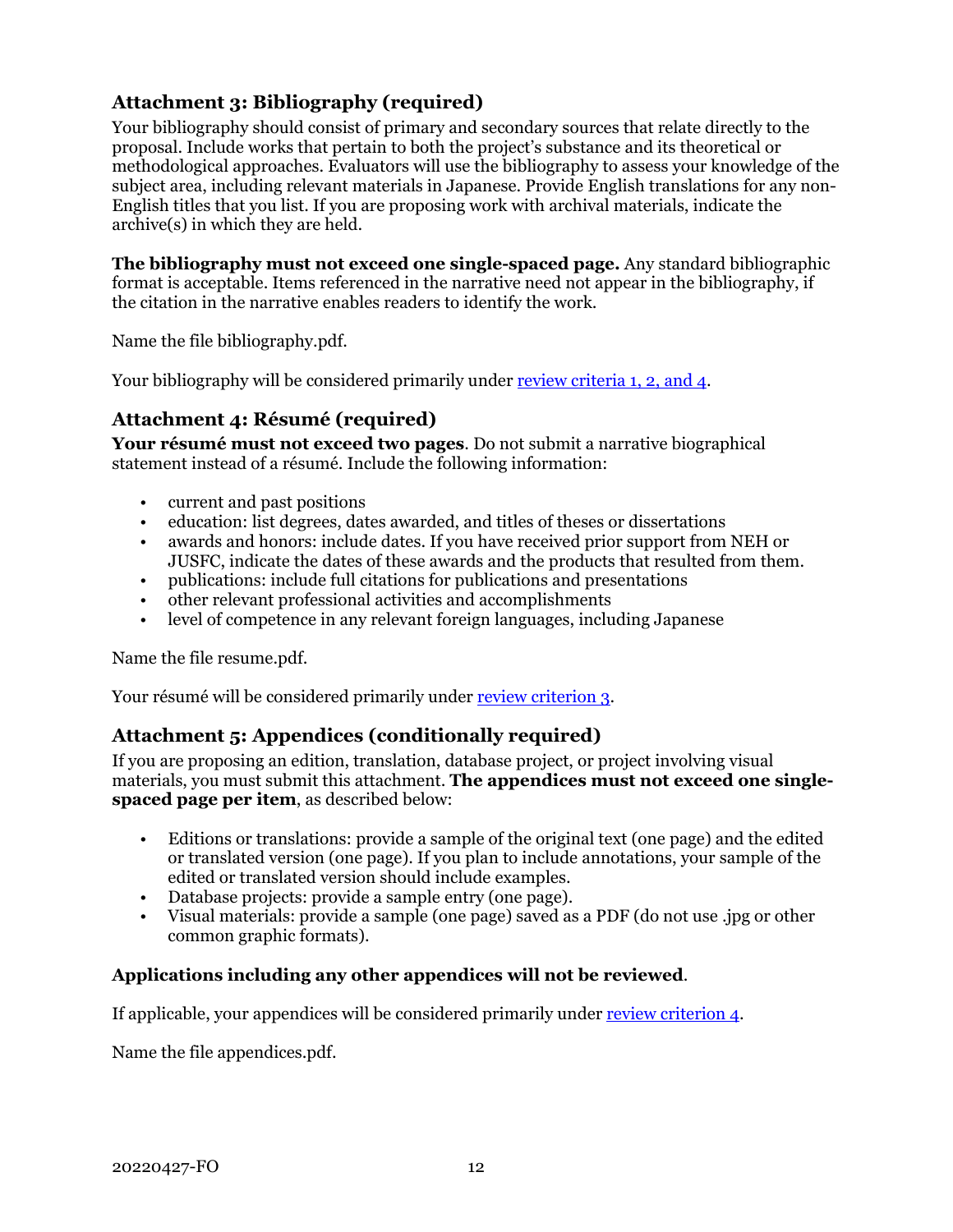#### <span id="page-15-1"></span>**Attachment 6: Degree conferral (conditionally required)**

If you have satisfied all the requirements for a degree and are awaiting its conferral, you must include a letter from the dean of the conferring school or the department chair attesting that you have satisfied all of the requirements for the degree by the application deadline.

<span id="page-15-2"></span>Name the file degreeconferral.pdf.

#### **Attachment 7: Explanation of delinquent federal debt (conditionally required)**

If you are delinquent in the repayment of any federal debt, provide explanatory information including evidence that you have entered into a repayment agreement with the Internal Revenue Service, and that you are current on all payments due. Examples of relevant debt include **delinquent** student loans, taxes, child support payments, or payroll taxes for household or other employees. See [OMB Circular A-129.](https://www.whitehouse.gov/sites/whitehouse.gov/files/omb/circulars/A129/a-129.pdf)

Name the file delinquentdebt.pdf.

## **3. Grants.gov Registration Process**

### <span id="page-15-0"></span>**Registering and creating an "individual applicant" profile**

All applicants must submit their applications via Grants.gov Workspace.

If you are registering with Grants.gov for the first time, go to [https://apply07.grants.gov/apply/register.faces.](https://apply07.grants.gov/apply/register.faces)

Once you have registered at Grants.gov, you must add an "individual applicant" profile in order to submit an application to programs for individuals. Do this by clicking on the "My Account" link, then on "Manage Profiles" and "Add Profile." Refer to Grants.gov's instructions for adding [a profile.](https://www.grants.gov/help/html/help/index.htm?callingApp=custom#t=Register%2FAddProfile.htm)

Only applicants whose Grants.gov accounts include an individual applicant profile will be able to submit applications for this program. If you have successfully created an individual applicant profile, the "Apply" button on the Grants.gov opportunity page will be red. Otherwise it will be grayed out.

When you create your "individual applicant" profile, Grants.gov may automatically fill in the box for the Unique Entity Identifier with a default value. Do not change this number.

Applicants who have already registered at Grants.gov and created an "individual applicant" profile need not re-register to submit their proposals. However, we encourage you to check your account ahead of the deadline to confirm that it is still active and that your password has not expired.

If you have problems registering with Grants.gov or adding an "individual applicant" profile, contact Grants.gov Applicant Support at 1-800-518-4726 o[r support@grants.gov.](mailto:support@grants.gov)

Applicants who lose their username and password can request a reminder at [https://apply07.grants.gov/apply/login.faces?userType=applicant&cleanSession=1.](https://apply07.grants.gov/apply/login.faces?userType=applicant&cleanSession=1)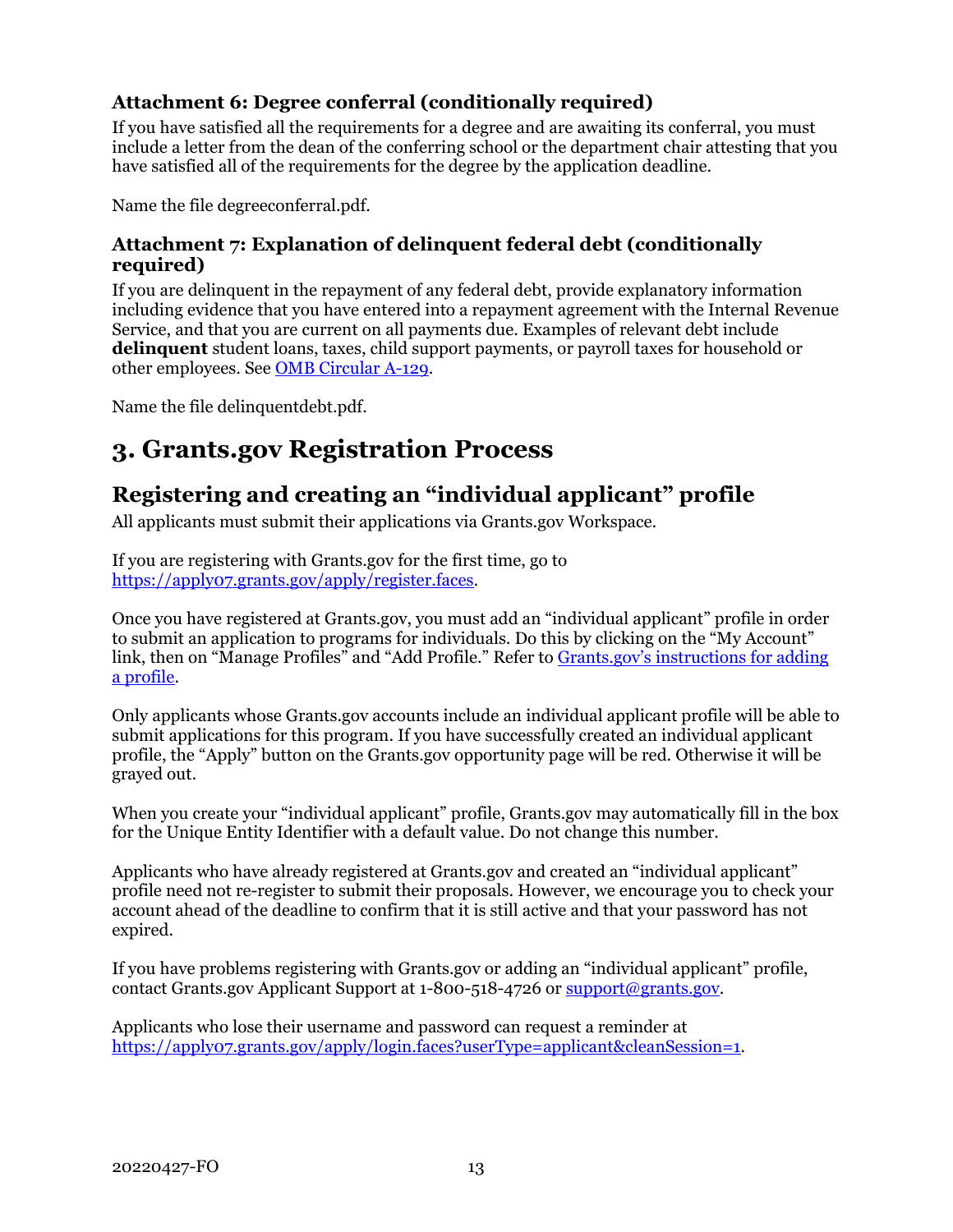## **Additional registration information**

Individuals do not need to register in the System for Award Management (SAM). Awards will not be processed for individuals with delinquent federal debt or for individuals who have been suspended, debarred, declared ineligible, or voluntarily excluded from eligibility for covered transactions by any federal department or agency. To see if you have delinquent federal debt or other exclusions recorded in SAM, go to the [SAM website;](https://sam.gov/content/home) click on "Entity Information" and then select "Exclusions" from the drop-down menu under "Search."

NEH may not make an award to an applicant until the applicant has complied with all applicable requirements and, if an applicant has not fully complied with the requirements by the time NEH is ready to make an award, NEH may determine that the applicant is not qualified to receive an award and use that determination as the basis for making an award to another applicant.

**NEH strongly recommends that you complete your registration at least two weeks before the application deadline. If you fail to allow sufficient time to complete registration with Grants.gov, you will not be eligible for a deadline extension or waiver of the online submission requirement.**

## <span id="page-16-0"></span>**4. Submission Dates and Times**

### **Applications**

The deadline for applications submitted under this notice is April 27, 2022, at 11:59 p.m. Eastern Time.

#### **Applications must be complete and validated by Grants.gov under the correct funding opportunity prior to the deadline to be considered under this notice.**

It is your responsibility to confirm that Grants.gov and subsequently NEH have received your application. [Check your application status.](https://www.grants.gov/help/html/help/Applicants/CheckApplicationStatus/CheckApplicationStatus.htm)

When NEH receives your application from Grants.gov, the agency will assign it a tracking number beginning with FO-. A tracking number does not guarantee that the application is free of technical problems (such as missing attachments or failure to convert attachments to PDFs). If a technical problem is detected, NEH will notify you via email. It is your responsibility to correct any errors prior to the deadline.

Once you have submitted an application, NEH's comments on its status will be limited to questions of eligibility, completeness, and responsiveness.

### **Letters of reference**

Letters of reference must be submitted online no later than May 25, 2022, in order to ensure full consideration. For additional information on letters of reference, see [D7. Other Submission](#page-17-0)  [Requirements.](#page-17-0)

## <span id="page-16-1"></span>**5. Intergovernmental Review**

This funding opportunity is not subject to intergovernmental review under [Executive Order](https://www.archives.gov/federal-register/codification/executive-order/12372.html)  [12372.](https://www.archives.gov/federal-register/codification/executive-order/12372.html)

## <span id="page-16-2"></span>**6. Funding Restrictions**

Awards made under this notice may not be used for the following purposes: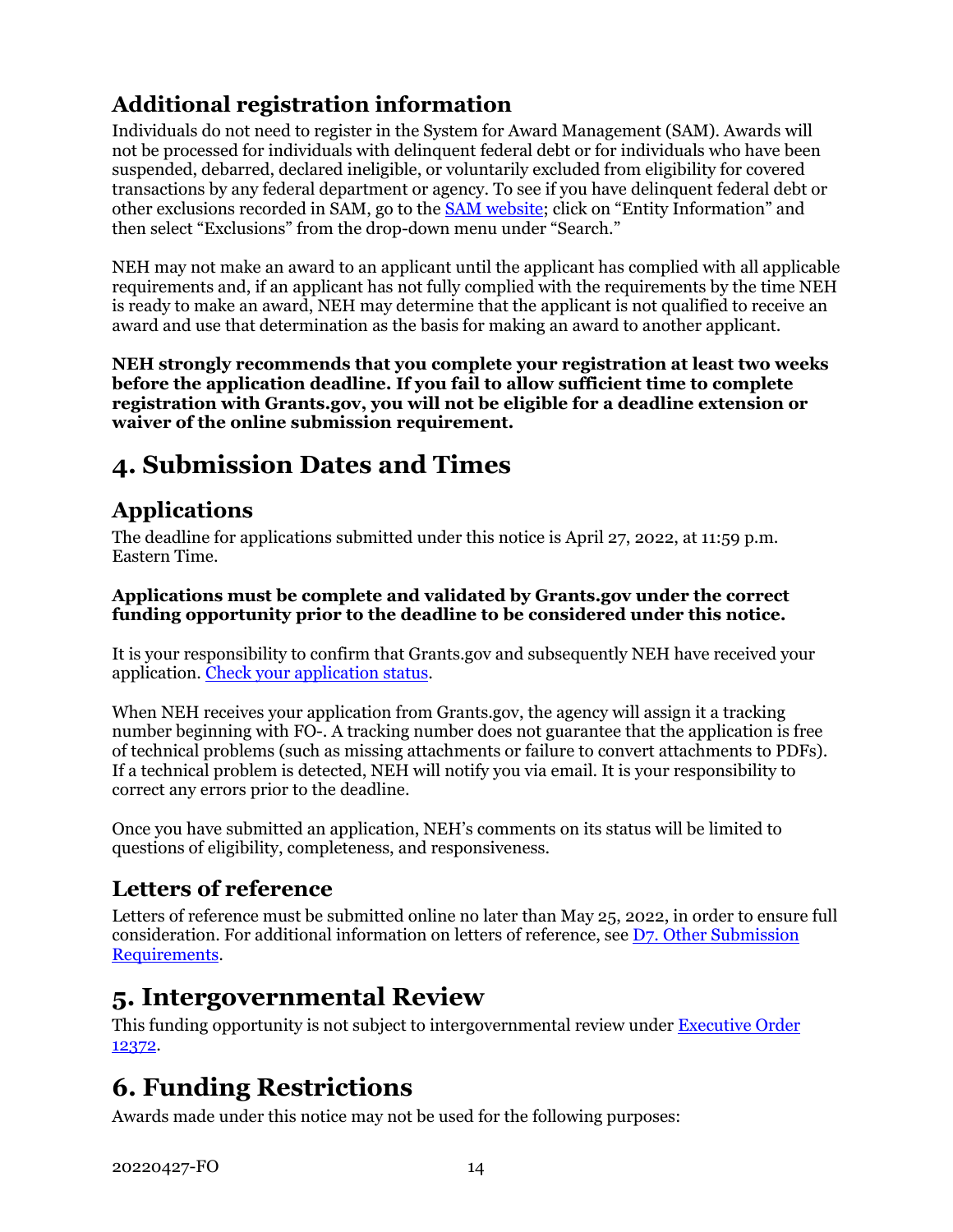- projects focused primarily on pre-modern Japan (i.e., pre-1868)
- research by students enrolled in a degree program, including research for doctoral dissertations or theses
- the preparation or revision of textbooks
- curriculum development
- the development of teaching methods or theories
- the writing of books for children or young adults
- educational impact, language impact, or technical impact assessments
- the creation or enhancement of databases, unless part of a larger interpretive project
- inventories of collections
- the writing of guide books, how-to books, and self-help books
- projects that fall outside the social sciences
- promotion of a particular political, religious, or ideological point of view
- advocacy of a particular program of social or political action
- support of specific public policies or legislation
- lobbying
- the creation or performance of art; creative writing, autobiographies, memoirs, and creative nonfiction; or projects focused primarily on the interpretation of artistic or literary works

Awards in this program are made to individuals; indirect costs are unallowable. If an individual recipient elects to have the fellowship paid through their institution, all NEH funds must be remitted to the individual. Institutions may not take an allowance.

## <span id="page-17-0"></span>**7. Other Submission Requirements**

### **Letters of Reference**

You may solicit two letters of reference. Provide the names, email addresses, and affiliations for your references on the [NEH Supplemental Information for Individuals Form.](#page-10-0) Letters of reference are more highly regarded if they address the specific proposed activity and the candidate's ability to undertake it.

If you are proposing a translation, one of your letters must be from an expert in the language(s) of your project and should provide an assessment of the one-page sample translation that you are submitting with your application. Notify this reference that they should address the quality of the translation sample in their letter.

Two weeks after the deadline, NEH will email your references, asking them to submit their letters. Letters must be submitted online not later than May 25, 2022.

You are responsible for ensuring that your references have received and responded to NEH's request for their letters. You are also responsible for providing them with relevant materials (such as a draft of the application). NEH will notify you by email when your reference letters have been submitted. After you have confirmation that NEH has received your application, you may check the status of your reference letters by logging in to the [secure area of NEH's website.](https://securegrants.neh.gov/AppStatus/) Enter your application number and your Grants.gov tracking number. You will be able to see the names and email addresses of your references and whether their letters have arrived. If necessary, you may send them reminders (including the upload link) from that same webpage.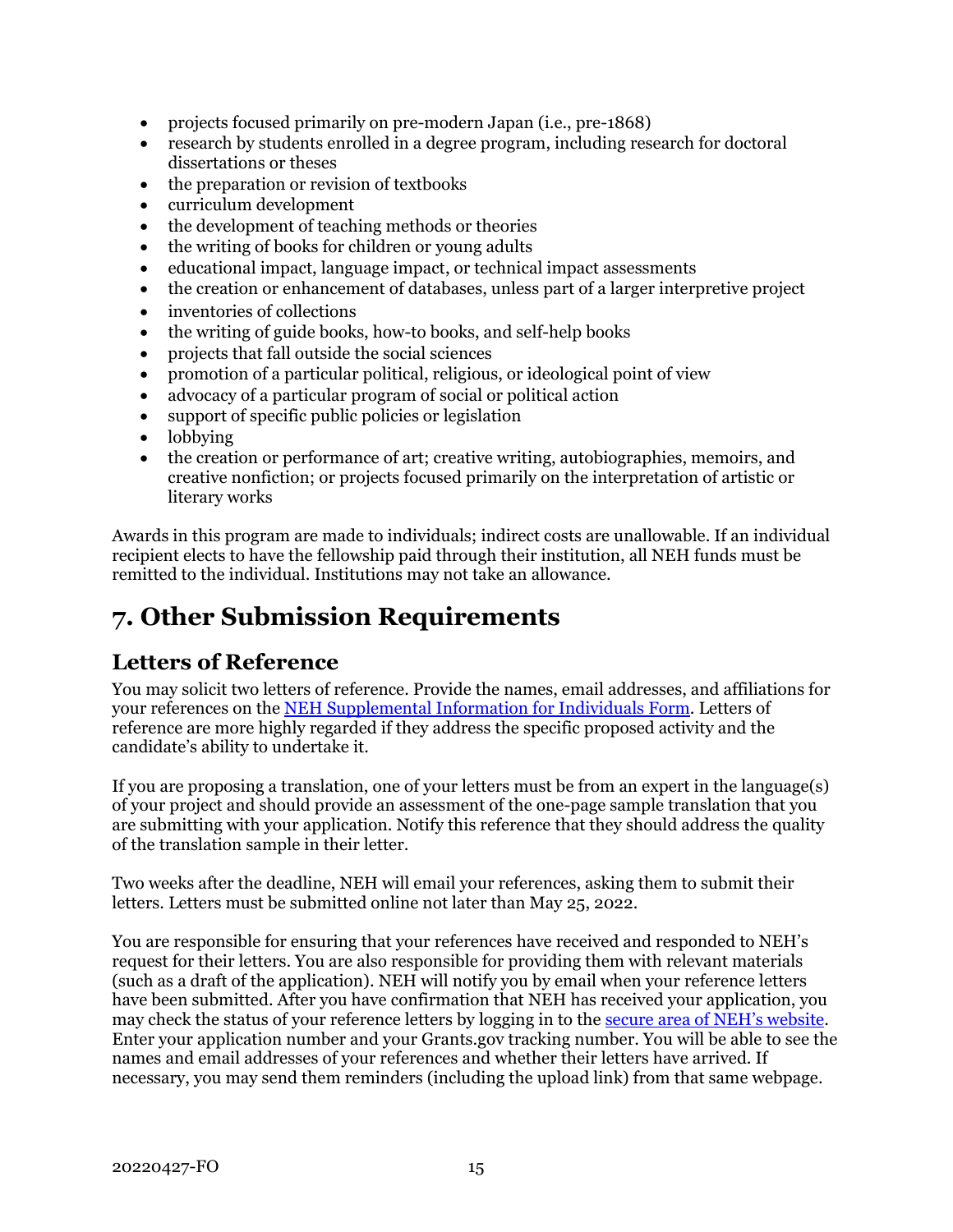If a reference letter is submitted late, it will be added to your application when it arrives, but it is possible that reviewers will not take it into account. If you find that you must change your references after the application deadline, you may do so by contacting program staff at [fellowships@neh.gov.](mailto:fellowships@neh.gov)

Elected government officials, current NEH staff, and members of the [National Council on the](https://www.neh.gov/about/national-council-on-the-humanities)  [Humanities](https://www.neh.gov/about/national-council-on-the-humanities) may not serve as references.

Missing reference letters will not disqualify an application from review.

# <span id="page-18-0"></span>**E. Application Review Information**

## <span id="page-18-1"></span>**1. Review Criteria**

Peer reviewers will use the following criteria to review applications in this program:

- 1. The intellectual significance of the proposed project, including its value to social science scholars, general audiences, or both.
- 2. The degree to which the proposed project furthers scholarly knowledge or public understanding of contemporary Japanese society or political economy, Japan's contemporary international relations, and/or U.S.-Japan relations.
- 3. The quality or promise of quality of the applicant's work as an interpreter of the social sciences.
- 4. The quality of the conception, definition, organization, and description of the project and the applicant's clarity of expression.
- 5. The feasibility and appropriateness of the proposed work plan, including, when relevant, the soundness of the dissemination and access plans.
- 6. The likelihood that the applicant will complete the project (not necessarily during the period of performance).

Each review criterion corresponds to specific sections of the narrative and the other application components. See [D2. Content and Form of Application Submission.](#page-7-2)

## <span id="page-18-2"></span>**2. Review and Selection Process**

NEH staff review all applications for eligibility, completeness, and responsiveness, and then use a peer review process to evaluate all eligible and complete applications. Peer reviewers are experts in the field with relevant knowledge and expertise in the types of project activities identified in the applications. NEH staff instruct reviewers to evaluate applications according to the [review criteria](#page-18-1) in this notice. Peer reviewers must comply with federal ethics and conflicts of interest requirements.

NEH staff comment on matters of fact or on significant issues that otherwise would be missing from peer reviews, then makes recommendations to the [National Council on the Humanities.](https://www.neh.gov/about/national-council-on-the-humanities) The National Council meets at least twice annually to advise the NEH Chair. The Chair considers the advice provided by the review process and, by law, makes all funding decisions. Learn more [about the NEH review process.](https://www.neh.gov/grants/application-process)

## <span id="page-18-3"></span>**3. Assessment of Risk and Other Pre-Award Activities**

Applications that have received a favorable objective review are reviewed for other considerations that include past performance, as applicable; continued applicant eligibility; and compliance with any public policy requirements. You may be asked to submit additional information or to undertake certain activities in anticipation of an award. However, even at this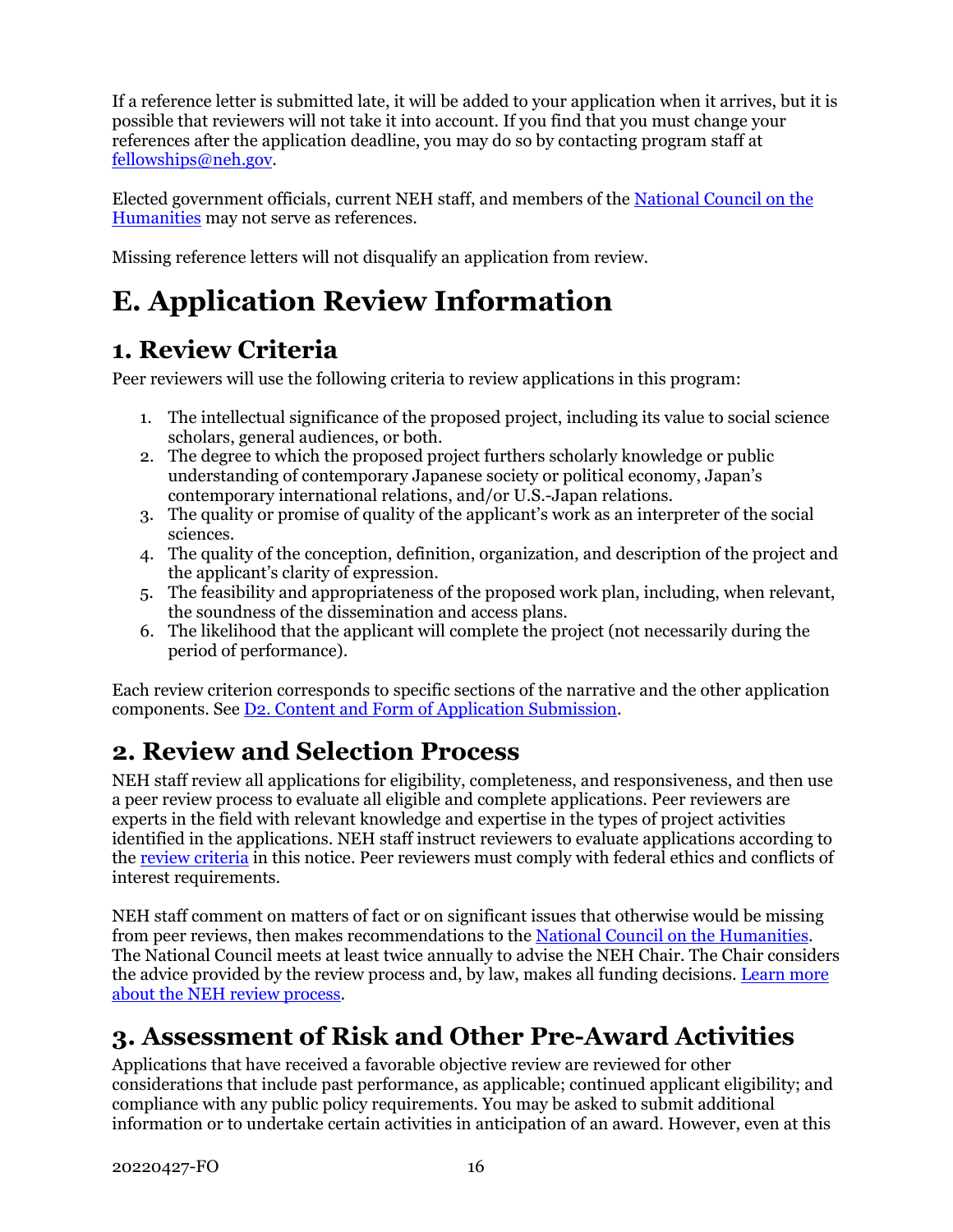point in the process, such requests do not guarantee that an award will be made. Following review of all applicable information, NEH's approving and grant management officials will determine whether an award can be made, if special conditions are required, and what level of funding is appropriate. Award decisions are discretionary and are not subject to appeal to any NEH official or board.

## <span id="page-19-0"></span>**4. Anticipated Announcement and Award Dates**

NEH will notify applicants of funding decisions by email in December 2022. This notification is not an authorization to begin performance or incur related costs. Successful applicants will be required to complete the NEH Fellowship Acceptance Form, from which the payment schedule will be determined. Applicants may request evaluations of their applications by emailing [fellowships@neh.gov.](mailto:fellowships@neh.gov)

# <span id="page-19-1"></span>**F. Federal Award Administration Information**

## <span id="page-19-2"></span>**1. Federal Award Notices**

The NEH Office of Grant Management will send offer letters to successful applicants via eGMS Reach as early as January 2023.

## <span id="page-19-3"></span>**2. Administrative and National Policy Requirements**

Awards are subject to the [NEH Fellowships and Awards for Faculty Terms and Conditions,](https://www.neh.gov/grants/manage/neh-fellowships-terms-and-conditions) and the specific terms and conditions in the Notice of Action.

### **Debarment, suspension, ineligibility, and voluntary exclusion certification**

You must comply with [2 CFR §§180.335](https://www.ecfr.gov/cgi-bin/text-idx?node=2:1.1.1.2.9.3.3.8&rgn=div8) and [.350](https://www.ecfr.gov/cgi-bin/text-idx?SID=8484a1410effbe760bcb6b134d9c035a&mc=true&node=pt2.1.180&rgn=div5#se2.1.180_1350) with respect to providing information regarding all debarment, suspension, and related offenses information, as applicable.

- 1) The prospective recipient certifies, by submission of this application, that he or she is not presently debarred, suspended, proposed for debarment, declared ineligible, or voluntarily excluded from participation in this transaction by any federal department or agency.
- 2) Failure to make required disclosures can result in any of the remedies described in  $2 \text{ CFR}$ [§200.339,](https://www.ecfr.gov/cgi-bin/text-idx?SID=2262ad9c20e9d3a49f2c569c773c8aa1&mc=true&node=pt2.1.200&rgn=div5#se2.1.200_1339) including suspension or debarment. See also 2 CFR parts [180](https://www.ecfr.gov/cgi-bin/text-idx?tpl=/ecfrbrowse/Title02/2cfr180_main_02.tpl) and [3369.](https://www.ecfr.gov/cgi-bin/text-idx?SID=902a748402bef7d8543f27adaf553773&mc=true&node=pt2.1.3369&rgn=div5)
- 3) If the prospective recipient is unable to attest to the statements in this certification, an explanation must be included in [Attachment 7: Explanation of delinquent federal debt.](#page-15-2)

### **Providing access to NEH-funded products**

As a taxpayer-supported federal agency, NEH endeavors to make the products of its awards available to the broadest possible audience. Our goal is for scholars, educators, students, and the American public to have ready and easy access to the wide range of NEH award products. All other considerations being equal, NEH gives preference to those that provide free access to the public.

### **Copyright information**

Recipients may copyright any work that is subject to copyright and was developed, or for which ownership was acquired, under an award. In accordance with 2 CFR [§200.315\(b\),](https://www.ecfr.gov/cgi-bin/text-idx?SID=245f872e0bd31305c176712cd2b8b767&mc=true&node=se2.1.200_1315&rgn=div8) NEH reserves a royalty-free, nonexclusive, and irrevocable right to reproduce, publish, or otherwise use the work for federal purposes, and to authorize others to do so. NEH has typically exercised this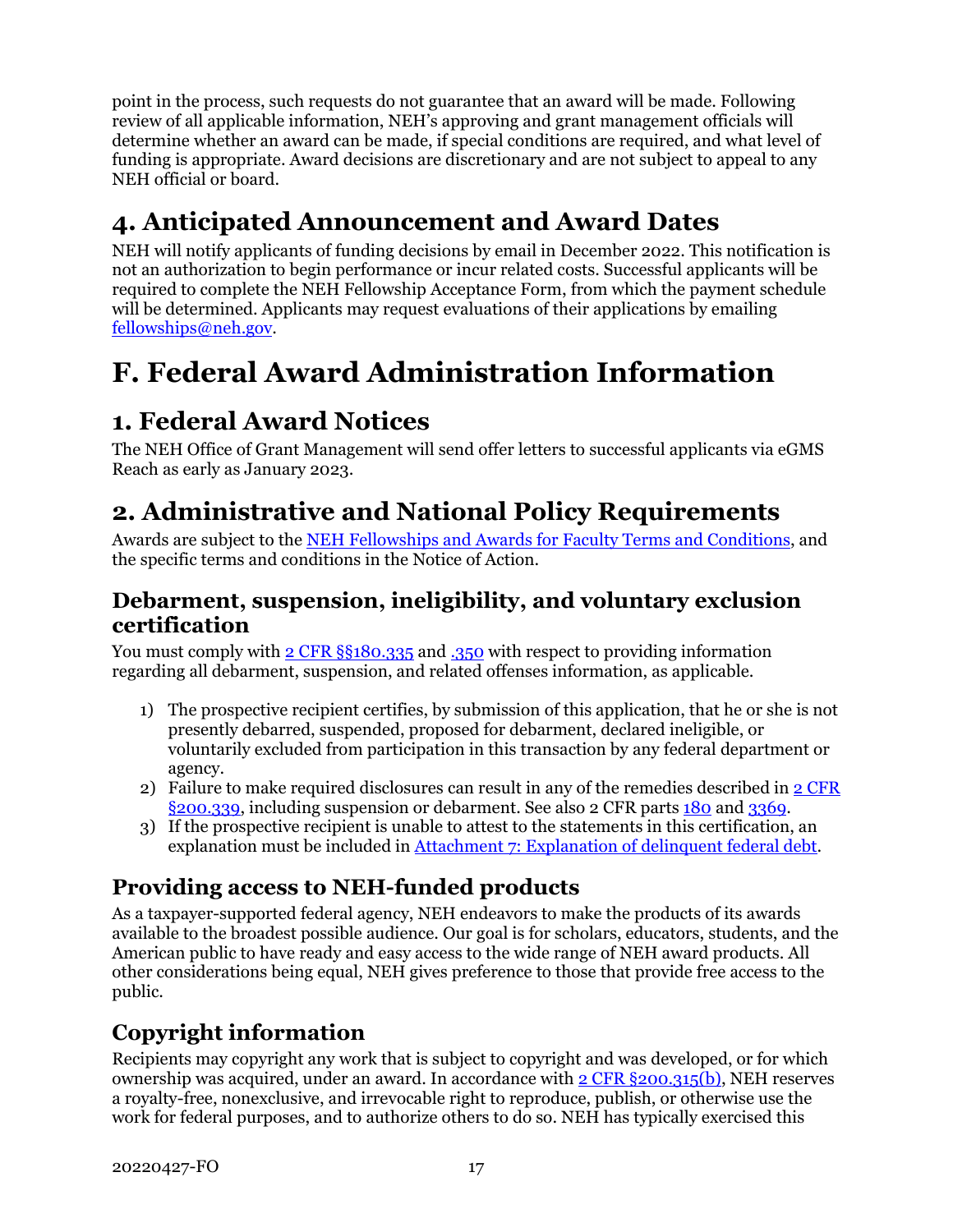right in consultation with recipients to publish an excerpt from resulting grant product(s) in *[Humanities](https://www.neh.gov/humanities)* magazine or on the NEH website.

## **Acknowledging NEH and JUSFC support**

All materials publicizing or products resulting from NEH- and JUSFC-funded activities must contain an acknowledgment of NEH and JUSFC support. Consult [Acknowledgment and](https://www.neh.gov/grants/manage/acknowledgment-and-publicity-requirements-neh-awards)  [Publicity Requirements for NEH Awards](https://www.neh.gov/grants/manage/acknowledgment-and-publicity-requirements-neh-awards) and [Publicizing Your Project](https://www.neh.gov/grants/manage/publicizing-your-project) for guidance.

## **NEH Research Misconduct Policy**

In accordance with the Federal Policy on Research Misconduct, published in the December 6, 2000, edition of the Federal Register, 65 Fed. Reg. 76,260, the National Endowment for the Humanities has established procedures for handling allegations of research misconduct applicable to both internal and external research programs supported by NEH. This policy reflects NEH's interest in the accuracy and reliability of the research record and the processes involved in its development. As defined in the Federal Policy on Research Misconduct, research includes all basic, applied, and demonstration research. Review the [NEH Research Misconduct](http://www.neh.gov/grants/manage/research-misconduct-policy)  [Policy.](http://www.neh.gov/grants/manage/research-misconduct-policy)

## **Coordination of geographic information and related spatial data**

Applicants requesting funding for the development, acquisition, preservation, or enhancement of geospatial data, products, or services must conduct a due diligence search at the [Data.gov list](https://catalog.data.gov/dataset)  [of datasets](https://catalog.data.gov/dataset) to discover whether the needed geospatial-related data, products, or services already exist. If not, the proposed geospatial data, products, or services must be produced in compliance with applicable proposed guidance posted at [www.fgdc.gov.](http://www.fgdc.gov/)

### **Eliminate waste, fraud, and abuse**

Help NEH eliminate fraud and improve management by providing information about allegations or suspicions of waste, fraud, abuse, mismanagement, research misconduct (fabrication, falsification, plagiarism), or unnecessary government expenditures, during the period of award performance, to the [NEH Office of the Inspector General.](https://www.neh.gov/about/oig)

### **Termination**

NEH reserves the right to terminate awards consistent with [2 CFR §200.340.](https://www.ecfr.gov/cgi-bin/text-idx?SID=4eaffe984905bd3954347ba4972872ee&mc=true&node=pt2.1.200&rgn=div5#se2.1.200_1340)

## <span id="page-20-0"></span>**3. Reporting**

Recipients must submit a final performance report within 120 calendar days after the period of performance ends. The final performance report collects information relevant to the accomplishments during the period of performance; the products arising or anticipated to arise from the project; financial support apart from NEH or JUSFC sources; the project's impact; and acknowledgement of NEH and JUSFC support. The final reports must be submitted online in eGMS Reach. Further information will be provided in the Notice of Action.

Learn more about general [Performance Reporting Requirements](https://www.neh.gov/grants/manage/performance-reporting-requirements) and the [reporting](https://www.neh.gov/grants/manage/instructions-submitting-the-final-performance-report-neh-fellowships-faculty-research)  [requirements for NEH Fellowship recipients.](https://www.neh.gov/grants/manage/instructions-submitting-the-final-performance-report-neh-fellowships-faculty-research)

A final financial report is not required.

Recipients are required to submit two copies of publications supported by the program and issued during the period of performance to NEH at the address below. Recipients are encouraged to send two copies of publications supported by the program and issued after the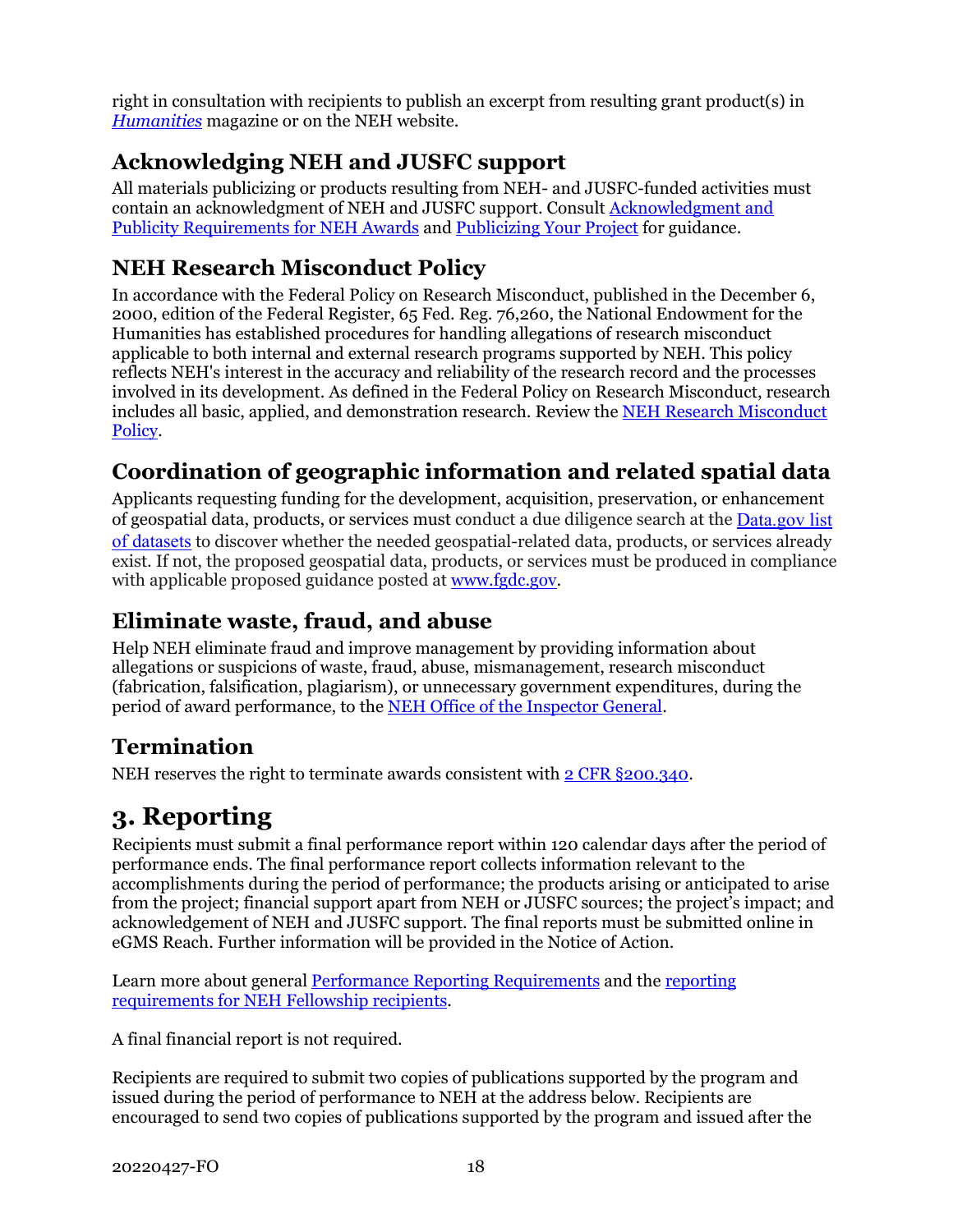period of performance to NEH at the address below. In both cases, one copy will be forwarded to JUSFC. In addition, recipients are asked to update the "Products and Prizes" tab in eGMS Reach for any publications or prizes resulting from NEH and JUSFC support.

## <span id="page-21-0"></span>**G. Agency Contacts**

If you have questions about the program, contact:

Division of Research Programs National Endowment for the Humanities 400 Seventh Street, SW Washington, DC 20506 202-606-8200 [fellowships@neh.gov](mailto:fellowships@neh.gov)

If you have questions about administrative requirements or allowable costs, contact:

Office of Grant Management National Endowment for the Humanities 400 Seventh Street, SW Washington, DC 20506 [grantmanagement@neh.gov](mailto:grantmanagement@neh.gov)

Applicants who are deaf or hard of hearing can contact NEH via Federal Relay at 800-877-8399.

If you have questions about registering or renewing your registration with login.gov or SAM.gov, contact the Federal Service Desk, Monday – Friday, 8:00 a.m. to 8:00 p.m. Eastern Time, at:

[Federal Service Desk](https://www.fsd.gov/fsd-gov/home.do) U.S. calls: 866-606-8220 International calls: +1 334-206-7828

For assistance in registering with or submitting your application through Grants.gov, contact Grants.gov Applicant Support, 24 hours a day, 7 days a week, excluding federal holidays. at:

[Grants.gov Applicant Support](https://www.grants.gov/web/grants/support.html) Telephone: 1-800-518-4726 International Calls: 606-545-5035 Email: [support@grants.gov](mailto:support@grants.gov)

<span id="page-21-1"></span>Always obtain a case number when calling for support.

# **H. Other Information**

### <span id="page-21-2"></span>**Related funding opportunities**

Applicants may wish to consult [JUSFC](https://www.jusfc.gov/) about other funding opportunities for Japan-related projects.

Applicants interested in research projects that are either born digital or require mainly digital expression and digital publication are encouraged to apply for [NEH-Mellon Fellowships for](https://www.neh.gov/grants/research/neh-mellon-fellowships-digital-publication)  Digital [Publication.](https://www.neh.gov/grants/research/neh-mellon-fellowships-digital-publication)